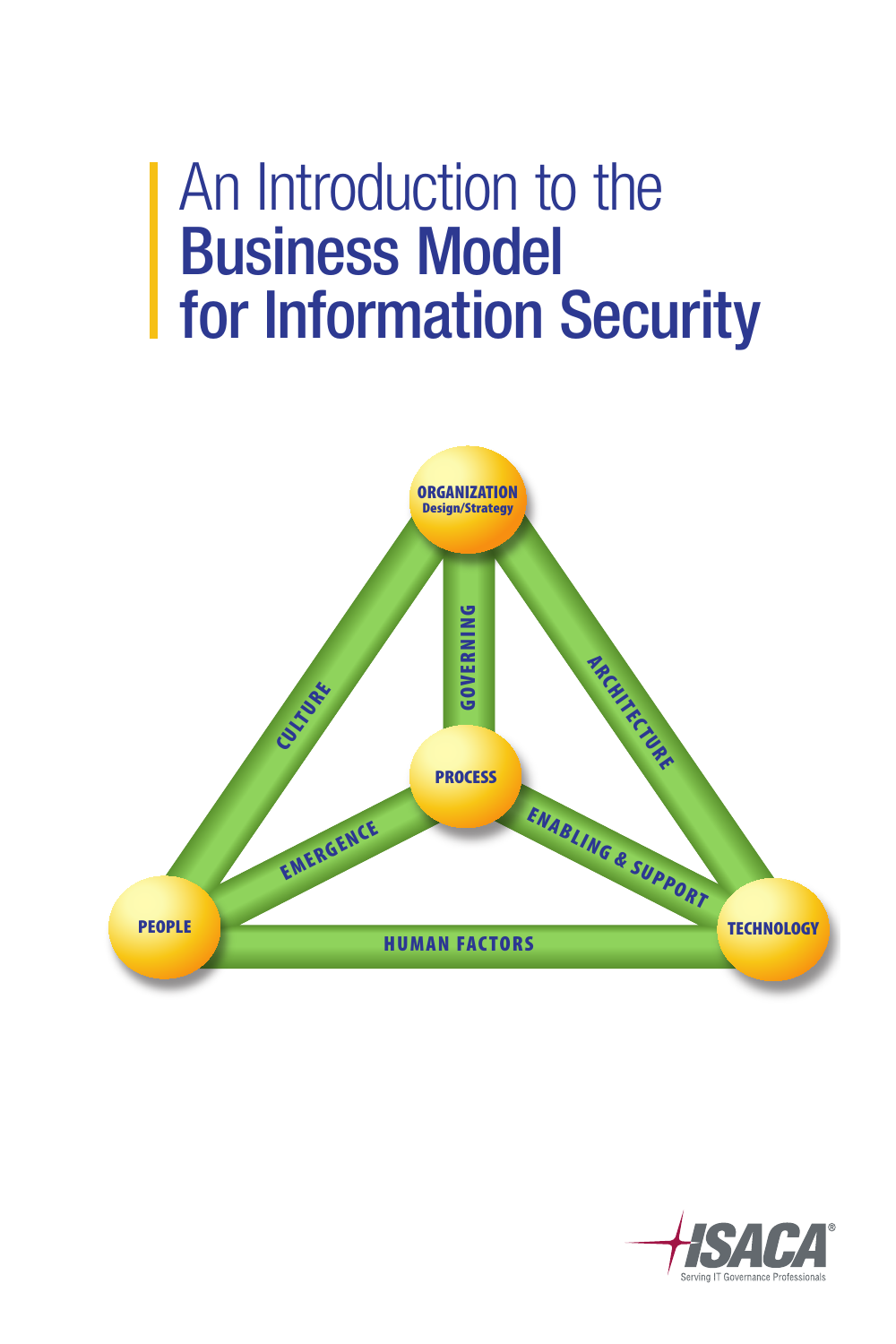#### **ISACA®**

With more than 86,000 constituents in more than 160 countries, ISACA (*www.isaca.org*) is a recognized worldwide leader in IT governance, control, security and assurance. Founded in 1969, ISACA sponsors international conferences, publishes the *ISACA*® *Journal*, and develops international information systems auditing and control standards. It also administers the globally respected Certified Information Systems Auditor™ (CISA®) designation, earned by more than 60,000 professionals since 1978; the Certified Information Security Manager® (CISM®) designation, earned by more than 10,000 professionals since 2002; and the new Certified in the Governance of Enterprise IT™ (CGEIT™) designation.

#### **Disclaimer**

ISACA has designed and created *An Introduction to the Business Model for Information Security* (the "Work"), primarily as an informational resource for security professionals. ISACA makes no claim that use of any of the Work will assure a successful outcome. The Work should not be considered inclusive of all proper information, procedures and tests or exclusive of other information, procedures and tests that are reasonably directed to obtaining the same results. In determining the propriety of any specific information, procedure or test, audit/assurance professionals should apply their own professional judgment to the specific circumstances presented by the particular systems or IT environment.

#### **Reservation of Rights**

© 2009 ISACA. All rights reserved. No part of this publication may be used, copied, reproduced, modified, distributed, displayed, stored in a retrieval system or transmitted in any form by any means (electronic, mechanical, photocopying, recording or otherwise) without the prior written authorization of ISACA. Reproduction and use of all or portions of this publication are permitted solely for academic, internal and noncommercial use, and consulting/advisory engagements, and must include full attribution of the material's source. No other right or permission is granted with respect to this work.

#### **ISACA**

3701 Algonquin Road, Suite 1010 Rolling Meadows, IL 60008 USA Phone: +1.847.253.1545 Fax: +1.847.253.1443 E-mail: *info@isaca.or*g Web site: *www.isaca.org*

*An Introduction to the Business Model for information Security* Printed in the United States of America.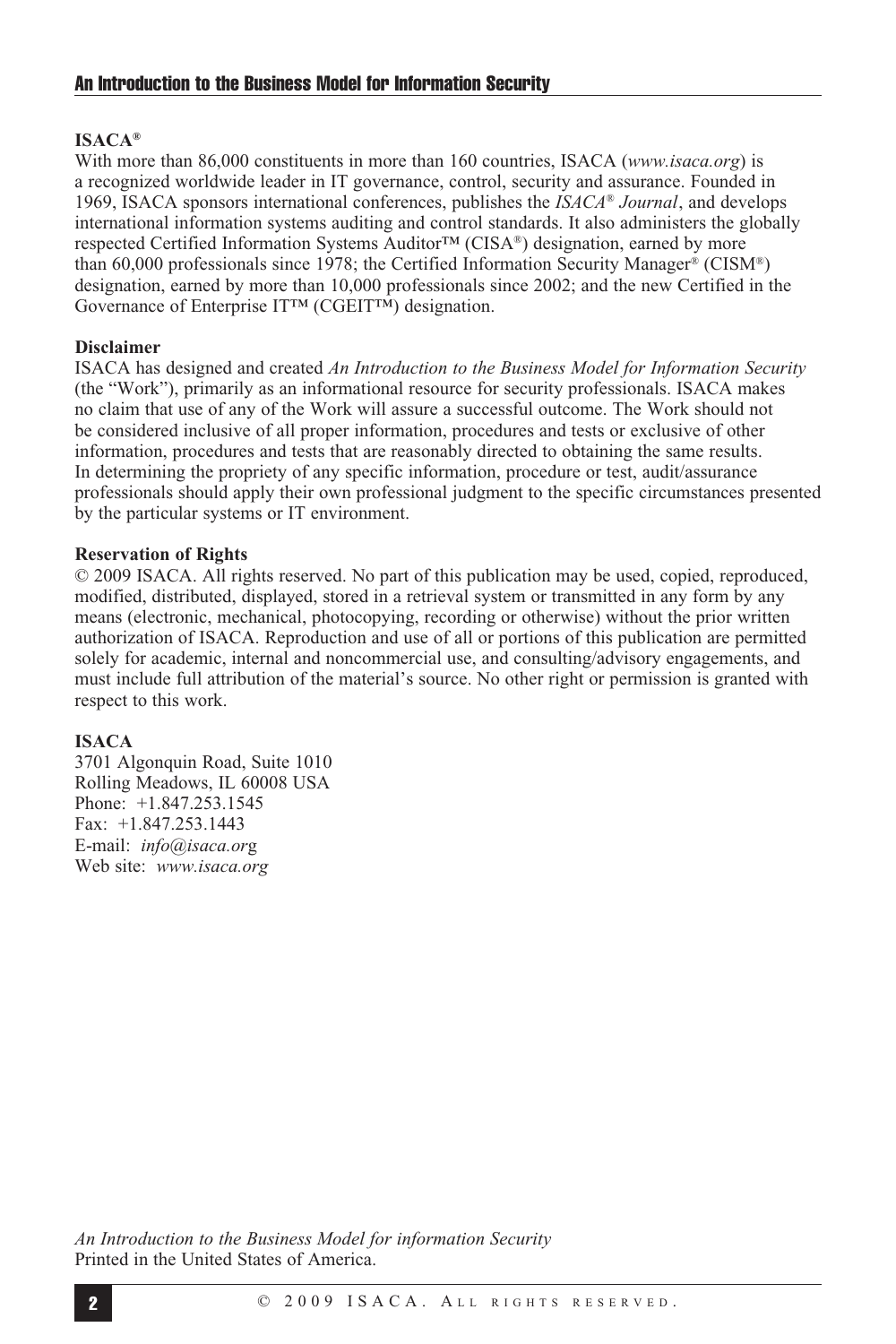# Acknowledgments

#### ISACA wishes to recognize:

#### **Development Team**

Derek Oliver, Ph.D., CISA, CISM, Ravenswood Consultants Ltd., UK, Chair Jean-Luc Allard, CISA, CISM, MISIS scri, Belgium Elisabeth Antonsson, CISM, Sweden Sanjay Bahl, CISM, India W. Krag Brotby, CISM, Brotby and Associates, USA Christos Dimitriadis, Ph.D., CISA, CISM, Intralot, Greece Meenu Gupta, CISA, CISM, Mittal Technologies, USA Cristina Ledesma, CISA, CISM, Citibank, Uruguay Ghassan T. Youssef, CISM, Saraya Holdings, DIFC, UAE

#### **ISACA Board of Directors**

Lynn Lawton, CISA, FBCS CITP, FCA, FIIA, KPMG LLP, UK, International President George Ataya, CISA, CISM, CGEIT, CISSP, ICT Control SA, Belgium, Vice President Howard Nicholson, CISA, CGEIT, City of Salisbury, Australia, Vice President Jose Angel Pena Ibarra, CGEIT, Consultoria en Comunicaciones e Info. SA & CV, Mexico, Vice President Robert E. Stroud, CA Inc., USA, Vice President Kenneth L. Vander Wal, CISA, CPA, Ernst & Young (retired), USA, Vice President Frank Yam, CISA, FHKCS, FHKIoD, CCP, CFE, CFSA, CIA, FFA, Focus Strategic Group, Hong Kong, Vice President Marios Damianides, CISA, CISM, CA, CPA, Ernst & Young, USA, Past International President Everett C. Johnson Jr., CPA, Deloitte & Touche LLP (retired), USA, Past International President Gregory T. Grocholski, CISA, The Dow Chemical Company, USA, Director Tony Hayes, FCPA, Queensland Government, Australia, Director Jo Stewart-Rattray, CISA, CISM, CSEPS, RSM Bird Cameron, Australia, Director

#### **Security Management Committee**

Jo Stewart-Rattray, CISA, CISM, CSEPS, RSM Bird Cameron, Australia, Chair Manuel Aceves, CISA, CISM, CISSP, Cerberian Consulting, Mexico Kent Anderson, CISM, Encurve LLC, USA Emil D'Angelo, CISA, CISM, Bank of Tokyo-Mitsubishi UFJ Ltd, USA Yves Le Roux, CISM, CA Inc., France Mark Lobel, CISA, CISM, CISSP, PricewaterhouseCoopers LLP, USA Kyeong-Hee Oh, CISA, CISM, Fullbitsoft, Korea Vernon Richard Poole, CISM, CGEIT, Sapphire, UK Rolf von Roessing, CISA, CISM, CGEIT, KPMG Germany, Germany

#### **In Recognition**

The Business Model for Information Security is based on research conducted by the University of Southern California's Marshall School of Business Institute for Critical Information Infrastructure Protection. ISACA wishes to recognize the contribution to the information security community that was made by Charles P. Meister, Morley Winograd, Phil Cashia, Dr. Ann Majchrzak, Dr. Ian Mitroff, Prof. Dan O'Leary, Dr. Laree Kiely, Terry Benzel, Steve Raynor and Bill Belgard, the authors of the Systemic Security Management Model.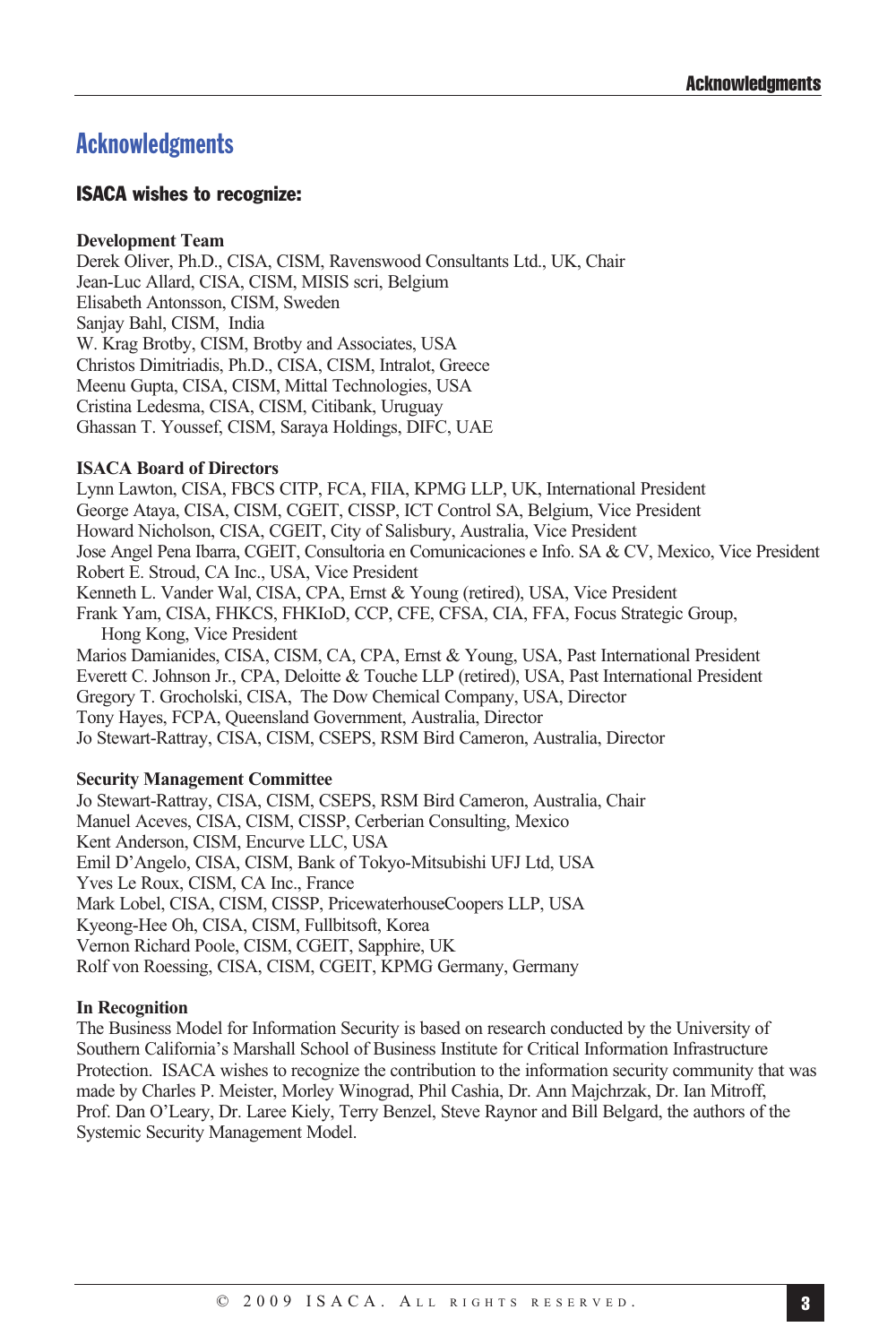# **Table of Contents**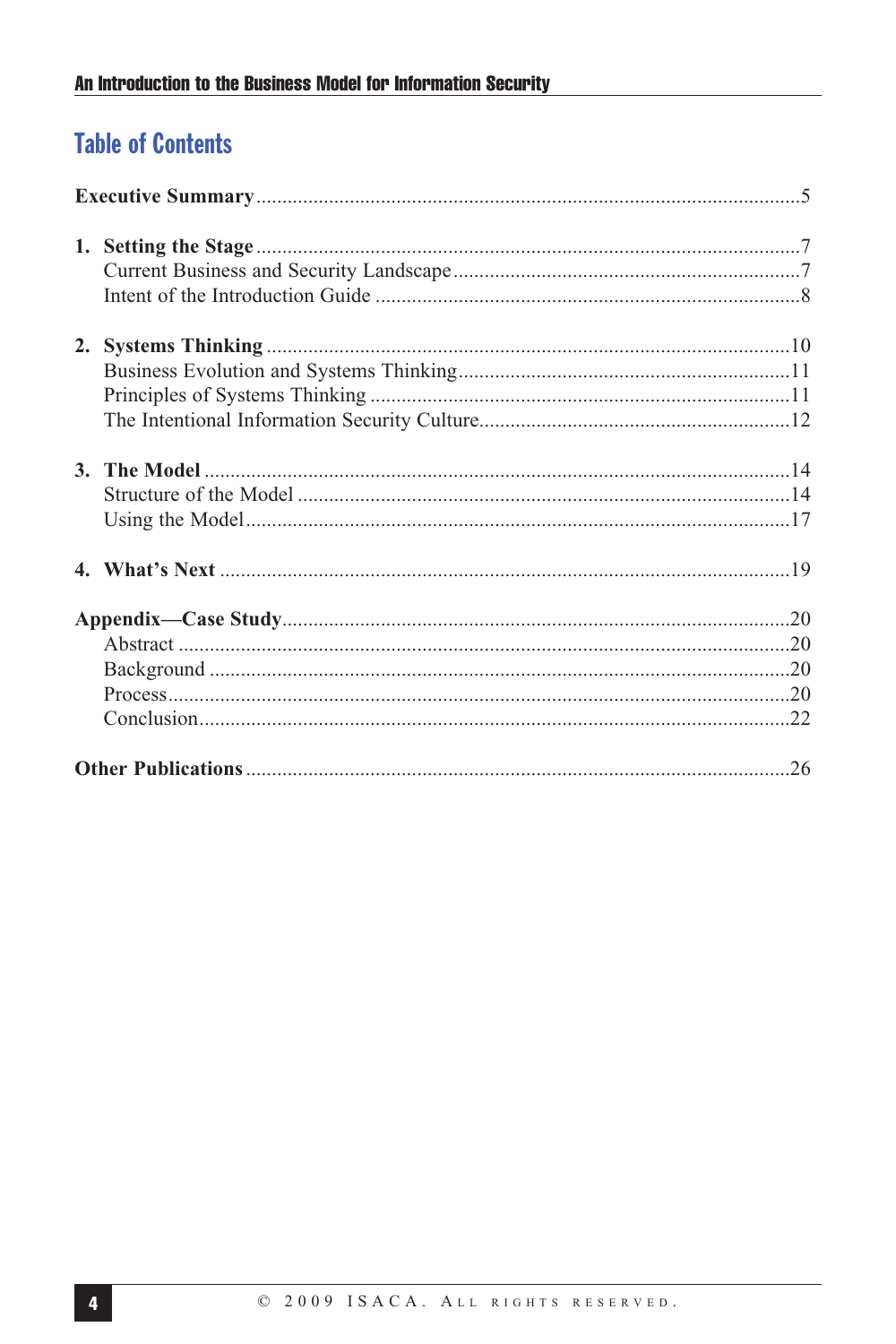# Executive Summary

In this era of global economy, ever-changing enterprise risk, cross-organization collaboration and online trade, information security has become more of a business enabler than ever thought possible. As new and evolving research, standards, tools and technologies emerge, enterprises now have the mechanisms to help secure their business transactions as well as the underlying infrastructure and information involved. Yet enterprises still struggle to keep up with regulatory requirements, economic conditions and risk management. The exact role of information security is still not clearly defined in many organizations. While some still view information security as a cost center, it has been shown that effectively managed information security organizations can be instrumental in helping an enterprise meet its business goals by improving efficiency and aligning business objectives.

Enterprises too often view information security in isolation: the perception is that security is someone else's responsibility and there is no collaborative effort to link the security program to business goals. It is easy for this compartmentalized approach to lead to weaknesses in security management, possibly resulting in serious exposure. From a financial perspective, it is possible for this lack of comprehension to result in unnecessary expenditure on security and control. From an operational perspective, information security efforts may not achieve the intended business benefit, resulting in information at risk.

Some view information security as solely a technical discipline. While IT provides tools useful in protecting information, technology alone is not the solution. To protect information, enterprises need to establish information security policies that are supported by standards, procedures and guidelines. This guidance establishes the direction for the information security program and expectations as to how information is to be used, shared, transmitted and destroyed. In many enterprises, technology strategies, policy, process and standards are developed without an understanding of how organizational culture impacts program effectiveness. Security efforts that fail to consider how humans react to and use technology often do not deliver intended benefits. Information security programs need to take into account how the organization and its people, processes and technologies interact, and how organizational governance, culture, human factors and architectures support or hinder the ability of the enterprise to protect information and to manage risk.

Information security managers have struggled to create programs that are aligned with enterprise goals and priorities, that bring value to the enterprise, and that support the ability of management to innovate while controlling risks. Developing an information security program and integrating it into business goals, objectives, strategies and activities are complicated by the lack of a model that describes what an effective information security program encompasses, how it functions, and how it relates to the enterprise and the enterprise's priorities. What is missing is a descriptive model that business unit managers and their counterparts in information security can use to talk about information security in business, rather than technical, terms.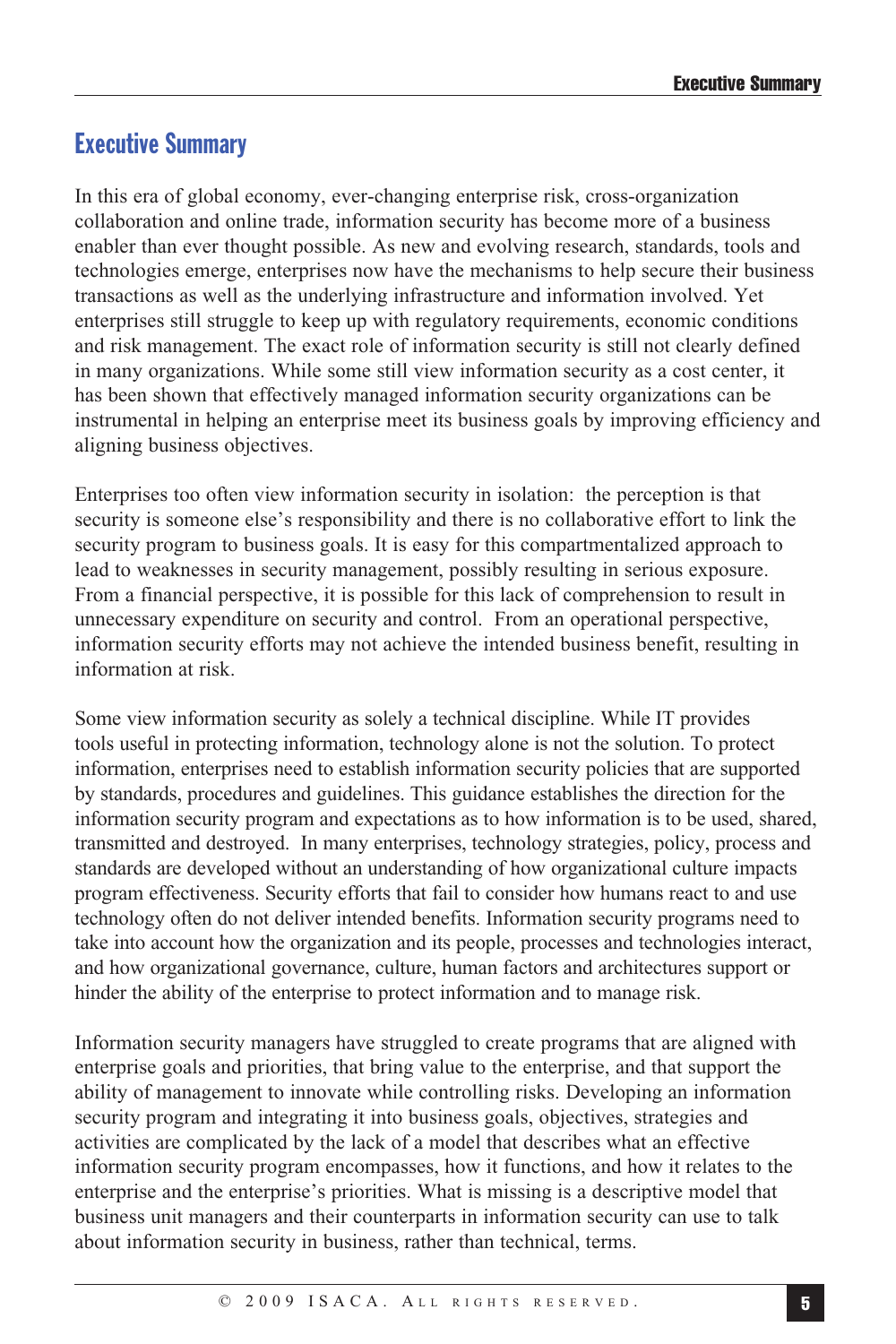In 2008, ISACA entered into a formal agreement with the University of Southern California (USA) Marshall School of Business Institute for Critical Information Infrastructure Protection to continue the development of its Systemic Security Management Model. The Business Model for Information Security takes a businessoriented approach to managing information security, building on the foundational concepts developed by the Institute. It utilizes systems thinking to clarify complex relationships within the enterprise, and thus to more effectively manage security.

The elements and dynamic interconnections that form the basis of the model establish the boundaries of an information security program and model how the program functions and reacts to internal and external change. The Business Model for Information Security provides the context in which frameworks such as *Control Objectives for Information*  and related Technology  $(Co$ BIT<sup>®</sup>)<sup>1</sup> and standards that enterprises currently use to structure information security program activities come together. In coming together, they form a holistic and dynamic approach to information security that is both predictive and proactive as it adapts to changes, considers the organizational culture and delivers value to the business.

1 IT Governance Institute, CobiT® 4.1, 2008, *www.itgi.org*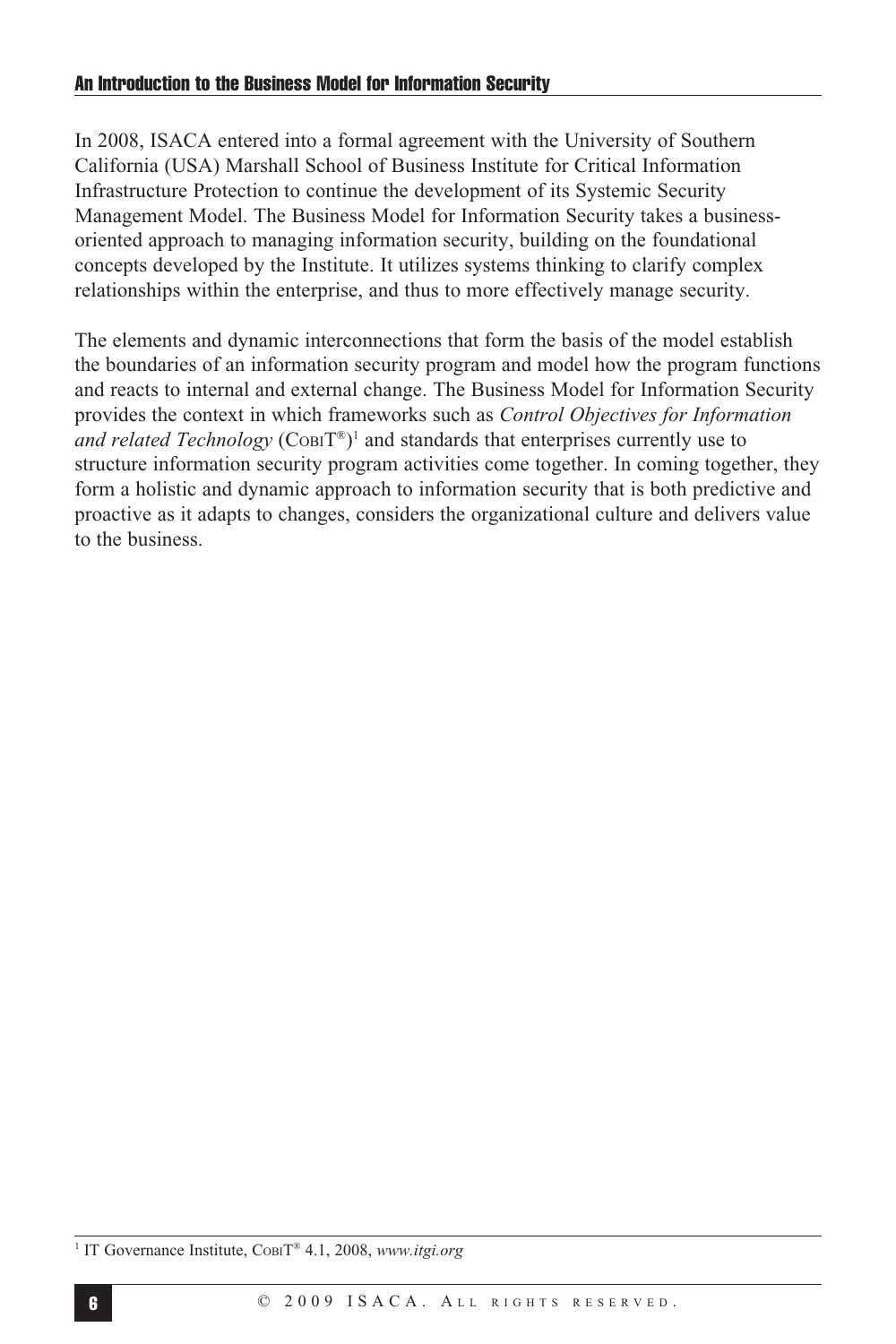# 1. Setting the Stage

Few would argue that enterprises have increasingly become dependent on IT to facilitate business operations. In today's knowledge-driven economy, information is critical to an enterprise's ability not only to survive, but also to thrive. Experienced business leaders know that information deserves at least the same level of protection as any other asset, and have made information security managers a common addition to the organization chart.

However, information security has struggled as a function. Security managers face myriad challenges, including changing risk profiles, lack of funding, cultural issues, and internal and external threats. Managing information security has never been so critical, yet there are very few formal models that help an information security manager do so effectively. Of the few models that do exist, even fewer consider how the enterprise changes, how the culture adapts, and what may or may not emerge as a result.

Current models tend to be static and simple, while environments are continuously changing. The Business Model for Information Security recognizes that it is a dynamic and complex world, and provides a way information security managers can take a holistic approach to managing information security while directly addressing business objectives. The model also provides a common language for information security and business management to talk about information protection.

## Current Business and Security Landscape

Information security is continually evolving. Throughout history, the importance of information protection has been evident. Cryptography was an early example of a control created out of an understanding that information is a valuable asset. The relatively recent dependence on computers to facilitate business operations resulted in the development of technology-based information security solutions focused on protecting the enterprise's information infrastructures from external threats. However, as business has come to view information as a critical asset, and has increasingly come to depend on public networks to transport sensitive information, protecting information has become less about technology and more about sustainability of the enterprise itself.

The current landscape is riddled with challenges. While external issues such as rapidly changing regulatory requirements and continually shifting risks constitute primary concerns, they do not stand alone. Internal issues can prove just as thorny.

For example, although security managers and business managers are working toward the same goal, they often seem to be speaking a different language. Information security managers strive to ensure that their program helps the enterprise meet its organizational goals; this can be a difficult task, however, when they are speaking in terms of specific threats, risks, controls and technologies while business managers are talking about cost, productivity and return on investment (ROI).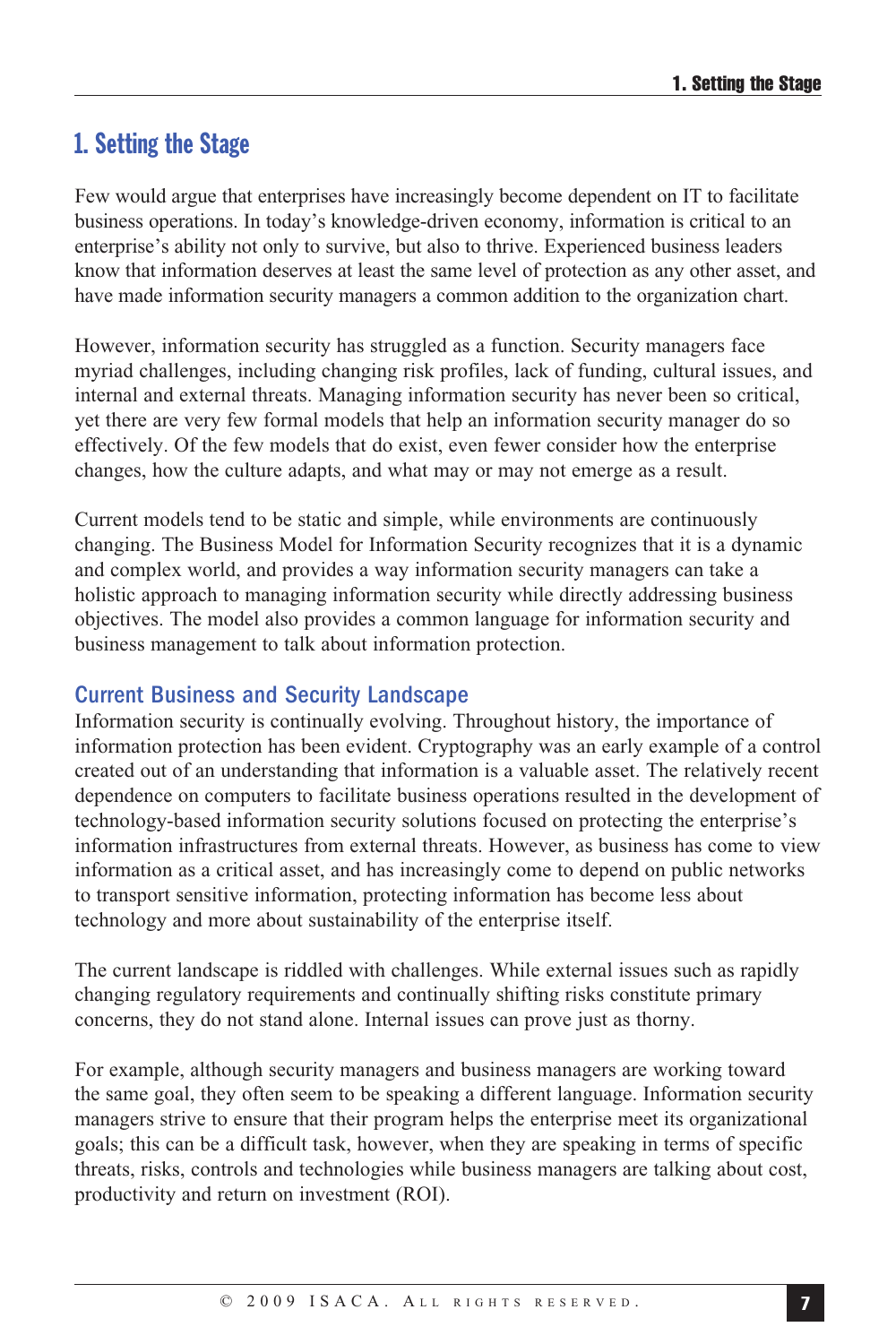#### An Introduction to the Business Model for Information Security

The complexity of this cross-communication is compounded by the fact that security is often defined inconsistently throughout the business. For the financial manager, security may equate to minimizing financial risk and loss, while to the sales manager, it is ensuring that nothing interferes with sales efforts and achieving targets. The legal department sees it as a function of regulatory compliance, while a board member regards it as protection from personal liability. To resolve this issue, enterprises must create a culture that is supportive of information security. Everyone in the enterprise must thoroughly understand their role as it pertains to security management. The Business Model for Information Security addresses these issues by defining roles and introducing business terms—through systems thinking principles—to create a common language.

Constantly changing organizational risk profiles make enterprise security a fast-moving target. Frequently, risks are managed in silos, potentially creating additional risks to other areas in the enterprise (treating one risk can often create another, more severe). A systems thinking approach can help foster the ability to understand the interactions and consequences of addressing a particular situation, thereby avoiding a problem greater than the one being addressed. It can also help ensure that departmental isolation is reduced so the information security manager gains a better picture of information risk and how it relates to overall enterprise risk.

Due in large part to an environment of constant change, information security managers spend much of their time reacting. Working in reactive mode limits the security manager's opportunity to take the time necessary to form a holistic view: to consider the interaction of systems, possible root causes and best solutions to problems.

Instead, security "sore spots" may be treated by applying short-term fixes to symptoms, not long-term cures to the problems themselves. These fixes are often not sufficient, but they address the common expectation that implementing technology, conducting risk assessments and building processes results in security. This is not accurate, as security managers well know. For example, security weaknesses that result from inappropriate governance, inadequate management, a dysfunctional culture or unready staff cannot be fixed with technology. But, the expectation exists, and often results in enterprise leadership's disappointment with the performance of the security program.

This litany of challenges—rapidly changing risk profiles, lack of a common language, risk managed in silos and cultures that do not understand information security—is undoubtedly familiar to many enterprises. The Business Model for Information Security addresses each.

## Intent of the Introduction Guide

This introduction guide, with case study, is the first document in a series planned around the Business Model for Information Security. Based on the white paper "Systemic Security Management," developed by the USC Marshall School of Business Institute for Critical Information Infrastructure Protection, this guide provides a starting point for discussion and future development. It defines the core concepts that will evolve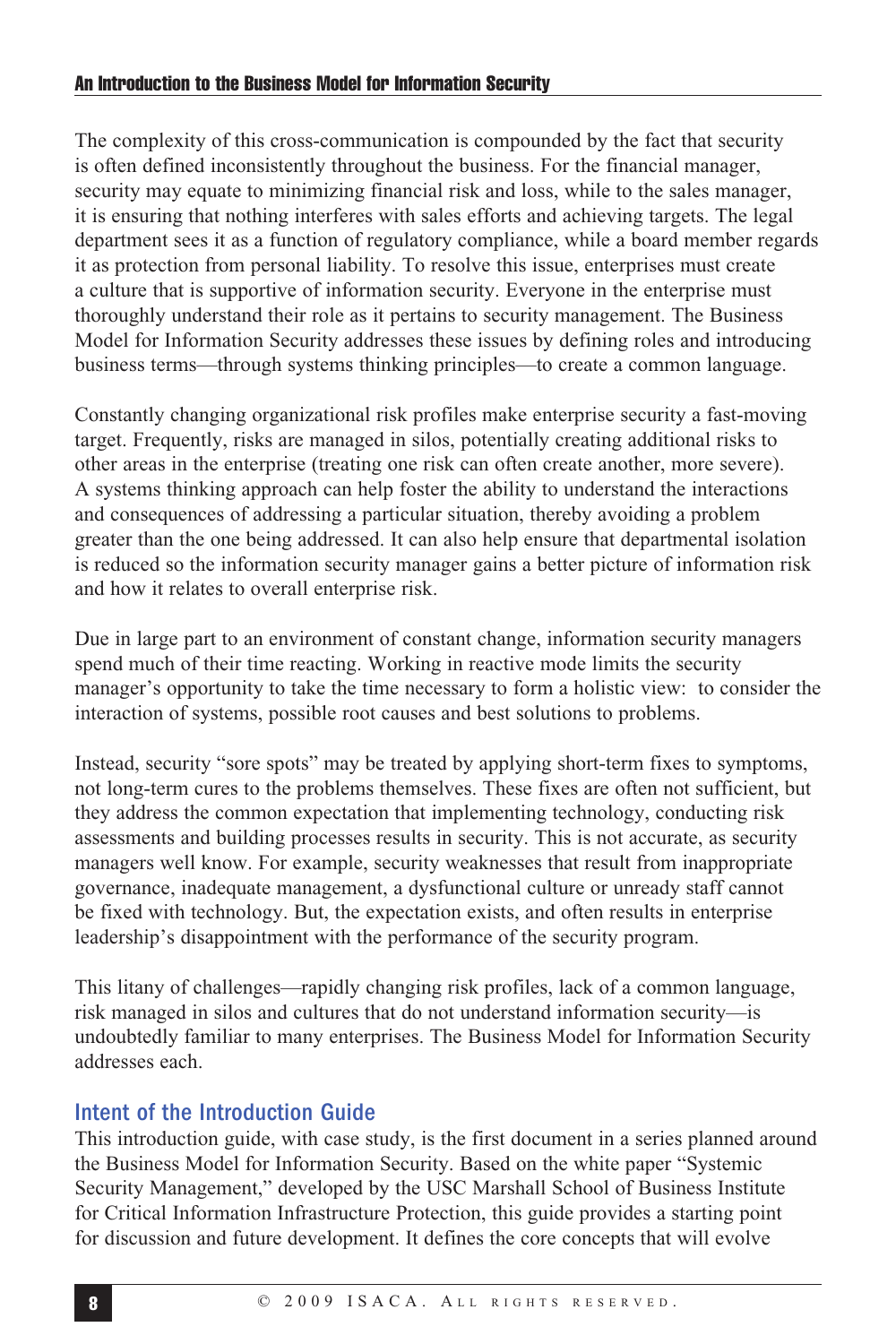into practical aids information security and business unit managers can use to align security program activities with organizational goals and priorities, effectively manage risk, and increase the value of information security program activities to the enterprise. The Business Model for Information Security does not replace the many sources of security program best practices. It does, however, provide a view of information security program activities within the context of the larger enterprise, to integrate the disparate security program components into a holistic system of information protection.

This guide introduces the model and its core concepts to enterprises, particularly to:

- Senior executives
- Information security managers
- Those who have responsibility for managing business risk
- Individuals who have responsibility for the design, implementation, monitoring and improvement of an information security management system

Chapter 2 examines systems theory and the systems thinking principles that underpin the model; chapter 3 describes the model itself; chapter 4 looks at next steps; and the appendix outlines a case study in which the concepts that are fundamental to the model were used to enhance communications between a business unit and the security organization, resulting in improved information protection and business unit performance.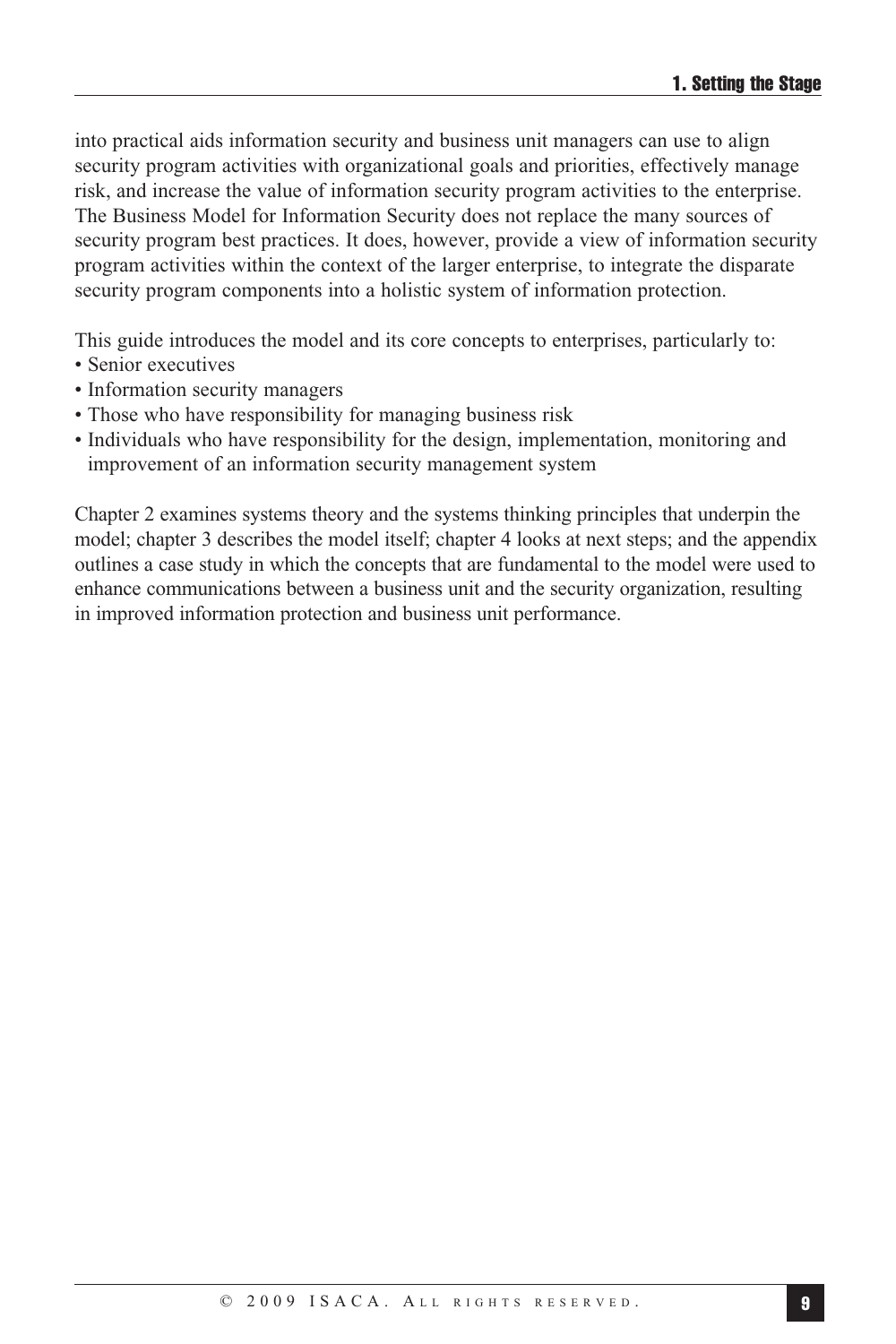# 2. Systems Thinking

A system is an organized collection of parts (or subsystems) that are highly integrated to accomplish an overall goal. The system has various inputs, which go through certain processes to produce certain outputs, which together accomplish the overall desired goal for the system.

Systems theory is not a new concept. It dates back to the 1940s when Ludwig von Bertalanffy began to connect systems theory with wholeness. According to systems theory, a system essentially consists of objects (physical or logical), attributes that describe the objects, relationships among the objects and the environment in which the system is contained. In extension to the simple description of a system outlined in the first paragraph of this chapter, systems theory views the internal processes as more complex and, depending on the openness (or lack thereof) of the system, subject to the environment for their outputs.

The essence of systems theory is that a system needs to be viewed *holistically*—not merely as a sum of its parts—to be accurately understood. A *holistic* approach examines the system as a complete functioning unit. Another tenet of systems theory is that one part of the system enables understanding of other parts of the system.

"Systems thinking" is now a widely recognized term that refers to the examination of how systems interact, how complex systems work and why "the whole is more than the sum of its parts."2

Systems theory is most accurately described as a complex network of events, relationships, reactions, consequences, technologies, processes and people that interact in often unseen and unexpected ways. Studying the behaviors and results of the interactions can assist the manager to better understand the organizational system and the way it functions. While management of any discipline within the enterprise can be enhanced by approaching it from a systems thinking perspective, its implementation will certainly help with managing risk.

The success the systems approach has achieved in other fields bodes well for the benefits it can bring to security. The often dramatic failures of enterprises to adequately address security issues in recent years are due, to a significant extent, to their inability to define security and present it in a way that is comprehensible and relevant to all stakeholders. Utilizing a systems thinking approach to information security management will help information security managers address complex and dynamic environments, and will generate a beneficial effect on collaboration within the enterprise, adaptation to operational change, navigation of strategic uncertainty and tolerance of the impact of external factors.

<sup>2</sup> von Bertalanffy, L.; *General System Theory: Foundations, Development, Applications*, George Braziller, 1976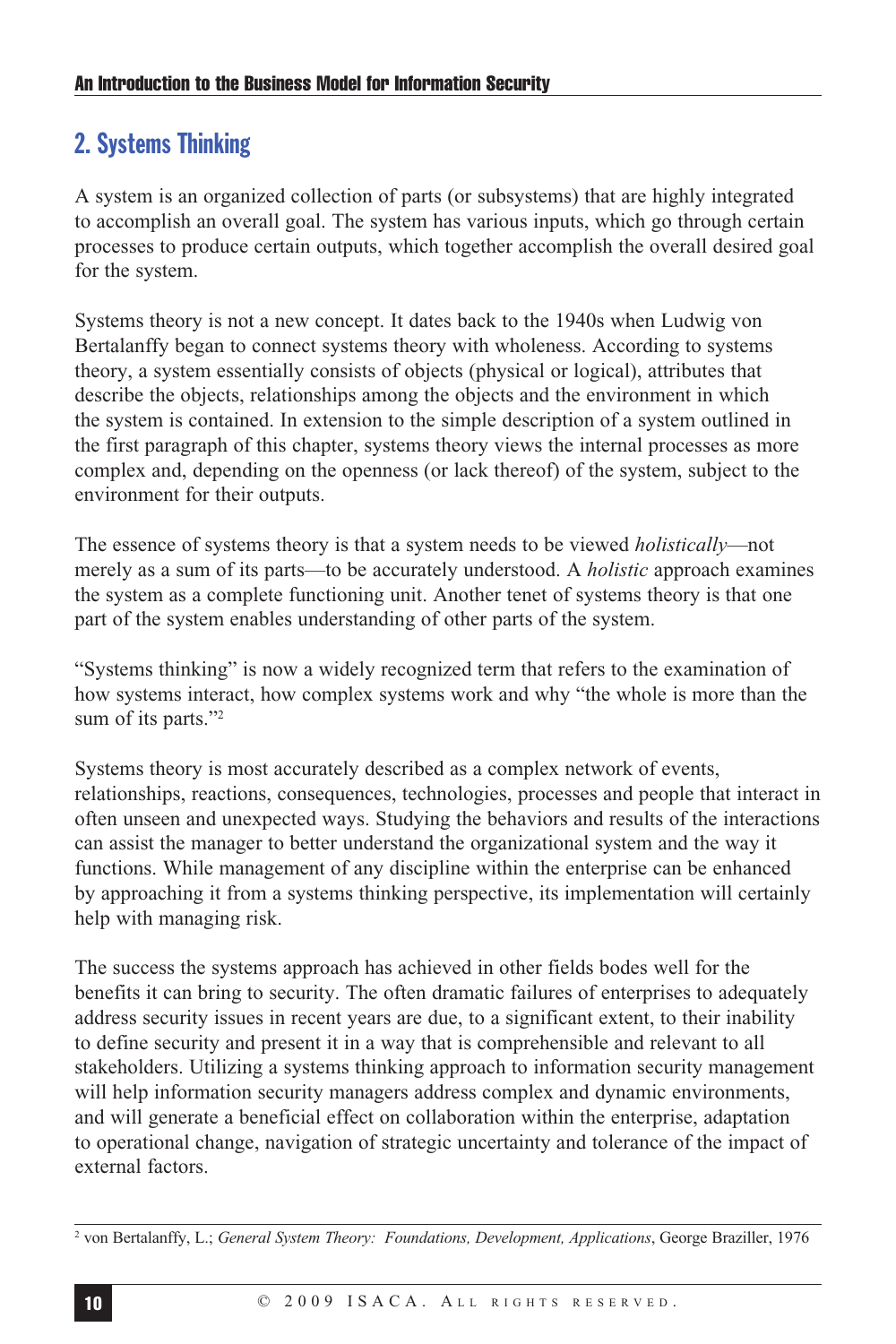Although systems thinking can contribute to these beneficial outcomes, it is important to note that the Business Model for Information Security, which is based on systems theory, should be treated as part of the strategic plan for the information security program, not as a quick-fix solution for a broken program. Systems thinking should be seen as a long-term exercise that will ultimately aid the enterprise in achieving business goals. In fact, it may help to think of it as a key to organizational maturity. The maturity of the information security program is often related to the maturity of the enterprise, which is linked to the degree systemic thinking is used in the organization. Systemic thinking paves the way for systemic processes.

## Business Evolution and Systems Thinking

More than ever, businesses have "gone global" as a result of expanding e-commerce capabilities among other issues. They have also increasingly begun to depend on third-party vendors for business operations (posing challenges for information security departments, which must ensure the protection of valuable customer data and internal proprietary information when communicating with other enterprises). It takes complex systems to handle these complex opportunities, and information security must keep pace.

Any security model must recognize and accommodate dynamic relationships both internal and external to the business. External relationships, such as those with thirdparty vendors, and internal relationships with individual business units contribute to the dynamics that shape the culture of the enterprise.

Many organizational activities relate in some manner to security, assurance or safety. Typical departments include risk management, legal, audit, compliance, privacy, business continuity, quality control, facilities, human resources, IT security, information security and physical security. Their activities tend to be viewed as silos and they are typically not connected, have different reporting structures, speak different languages and collectively may consume more than a quarter of organizational resources. Nevertheless, they are all engaged in activities that have a bearing on, or are related to, security. Integration of these activities into a model that makes explicit the interrelationships and impacts among related tasks will begin to address the issues of overall assurance process integration and more cost-effective security.

## Principles of Systems Thinking

As previously stated, systems thinking is about wholeness. Looking at information security in pieces (people, process, technology) has not proven to be an effective method to manage a security program. Security-related problems are often complex and dynamic, yet all models (until now) have been simple and static. Problems have been viewed simplistically as straight-line cause and effect, when more complex (and circular) forces are generally in play. The Business Model for Information Security avoids this pitfall by employing systems thinking principles such as circular thinking, innovation, feedback and delay to help create synergy in an enterprise.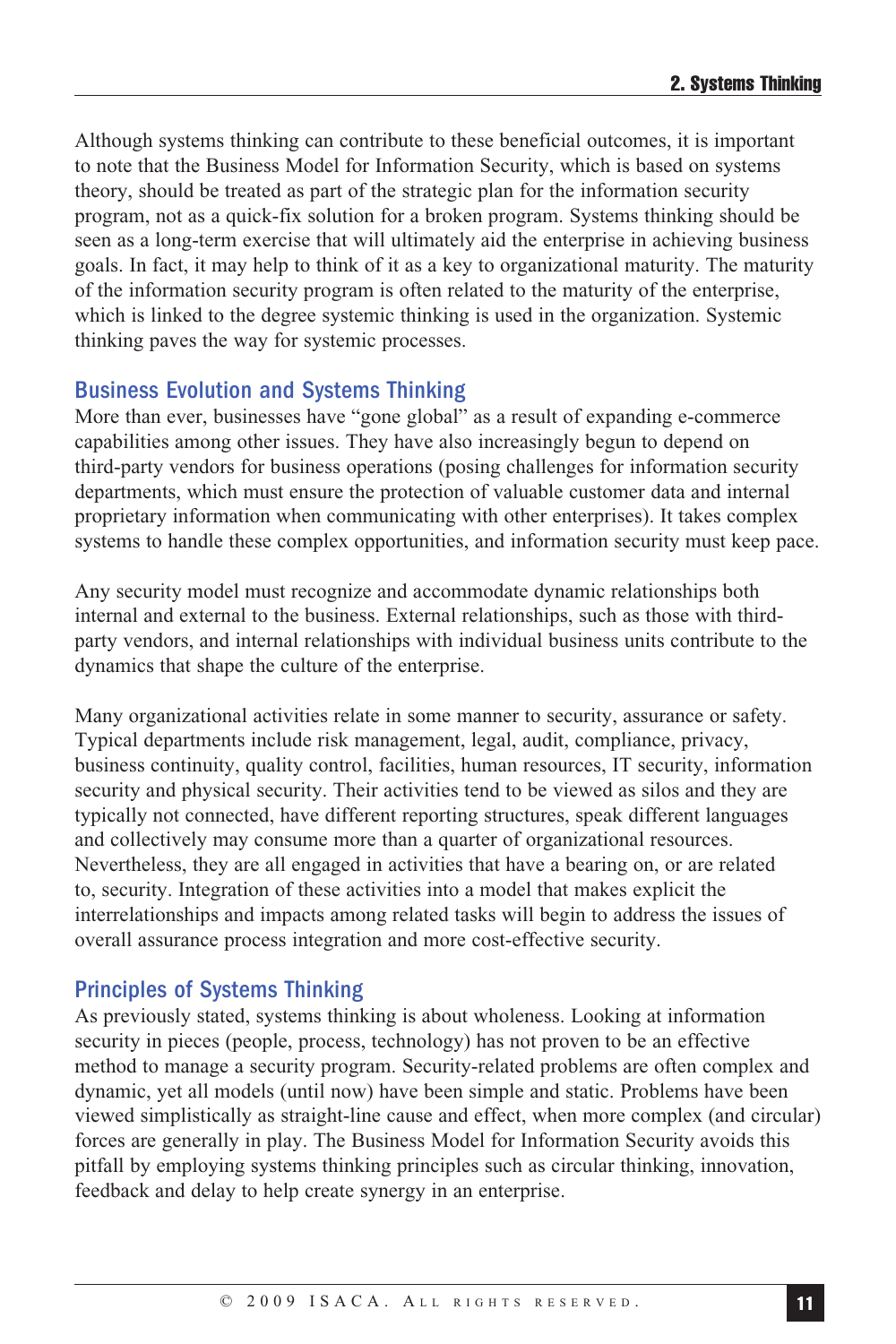Changing business, threats, and regulatory and technological environments demand creativity and planning, not reactivity. Innovation is key to any enterprise seeking success: entering new markets with innovative new products, solutions or improvements to proven methods is critical to organizational evolution.

Feedback is an important element in obtaining the greatest benefit from innovation efforts. In systems thinking, feedback is a process of sharing observations, concerns and suggestions among persons or divisions of the enterprise for the purpose of improving both organizational and personal performance. Feedback enhances innovation and specifically for security—is important to helping to portray security as a critical element of the enterprise as a whole.

Delay is one more concept of systems thinking that must be considered. Delays can be described as "interruptions between actions and consequences."3 Feedback processes contain delays in the flow of influence, which make the consequences of actions occur gradually. Delays may present unique challenges in that they can lead to instability or breakdown if unrecognized, or they may have a positive effect if recognized and addressed.

Constant change calls on an enterprise's resilience. In the long term, innovation may ensure success, but dealing with the immediate upheavals of change requires resilience today.

# The Intentional Information Security Culture

A critical piece of the model that differentiates it from many others is the importance it places on organizational culture. Creating an intentional security culture is a primary objective for the model, as applied to information security. To create this intentional culture many things need to be instituted:

- **Awareness campaigns**—Campaigns can consist of general information security awareness activities and targeted educational sessions for specific audiences. These sessions are good opportunities to begin to inform departments of their information security responsibilities. The human resources function may be responsible for initial awareness training for new employees; that training should incorporate material that demonstrates security's importance to the enterprise.
- **Cross-functional teams**—Risk councils and security steering committees are examples of different functional areas working together to improve the enterprise's overall security posture. These are not the only examples: the human resources function is heavily involved in entrance and exit policies, and business owners need to be involved with management of their data. The use of cross-functional teams encourages communication and collaboration and reduces departmental isolation and duplicated efforts—in turn, reducing costs and improving profitability.

<sup>3</sup> Senge, P.; *The Fifth Discipline: The Art and Practice of a Learning Organization*, Doubleday, 1990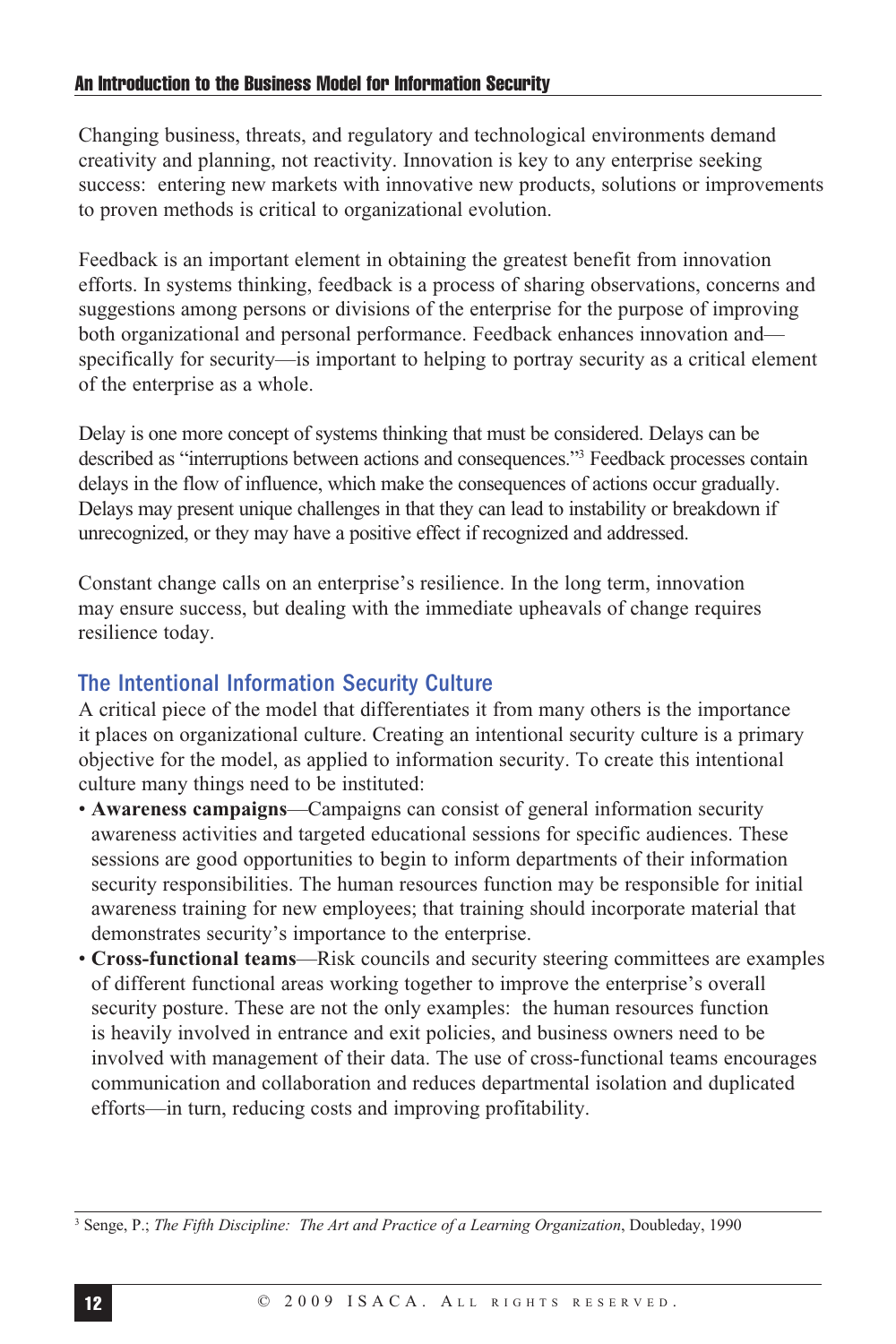• **Management commitment**—As noted previously, one of the unique attributes of this model is its focus on organizational culture. Culture constitutes the reasoning behind the method by which things get done. If the senior management team does not genuinely support the information security program, it can discourage any other employee's sense of obligation or responsibility to the program. Therefore, it is critical for the enterprise's senior management team—including the board of directors and all executives—to accept ownership for information security and genuinely support the program.

The intentional information security culture focuses on the enterprise's governance needs.4 This type of culture has several important characteristics:

- **Alignment of information security and business objectives**—The model enables and supports business objectives. The information security program aligns with the enterprise from the boardroom to end users, and requires information security controls to be practical and provide real, measurable risk reduction.
- **A risk-based approach**—Frequently, information security controls are implemented with little or no assessment of the actual risks and threats to the enterprise, resulting in damaging underprotection or wasteful overprotection. Information security managers must understand the business—its objectives, operating and regulatory environment, potential threats, risk impacts, operational flexibility, and resilience. Only then can they select appropriate controls to mitigate risk effectively.
- **Balance among organization, people, process and technology**—Effective risk management requires organizational support, competent people, efficient processes and selection of appropriate technology. Each element interacts with, impacts and supports the other elements, often in complex ways, so it is crucial to achieve a balance among these elements. If any one element is deficient, information security is diminished.
- **Allowance for the convergence of security strategies**—To maximize RIO, all security functions (information security, physical security, etc.) should be aligned with and support each other. Nonaligned security functions are wasteful and hinder the identification and mitigation of cross-functional risk.

<sup>4</sup> Anderson, Kent; "A Business Model for Information Security," *Information Systems Control Journal*, vol. 3, 2008, p. 51-52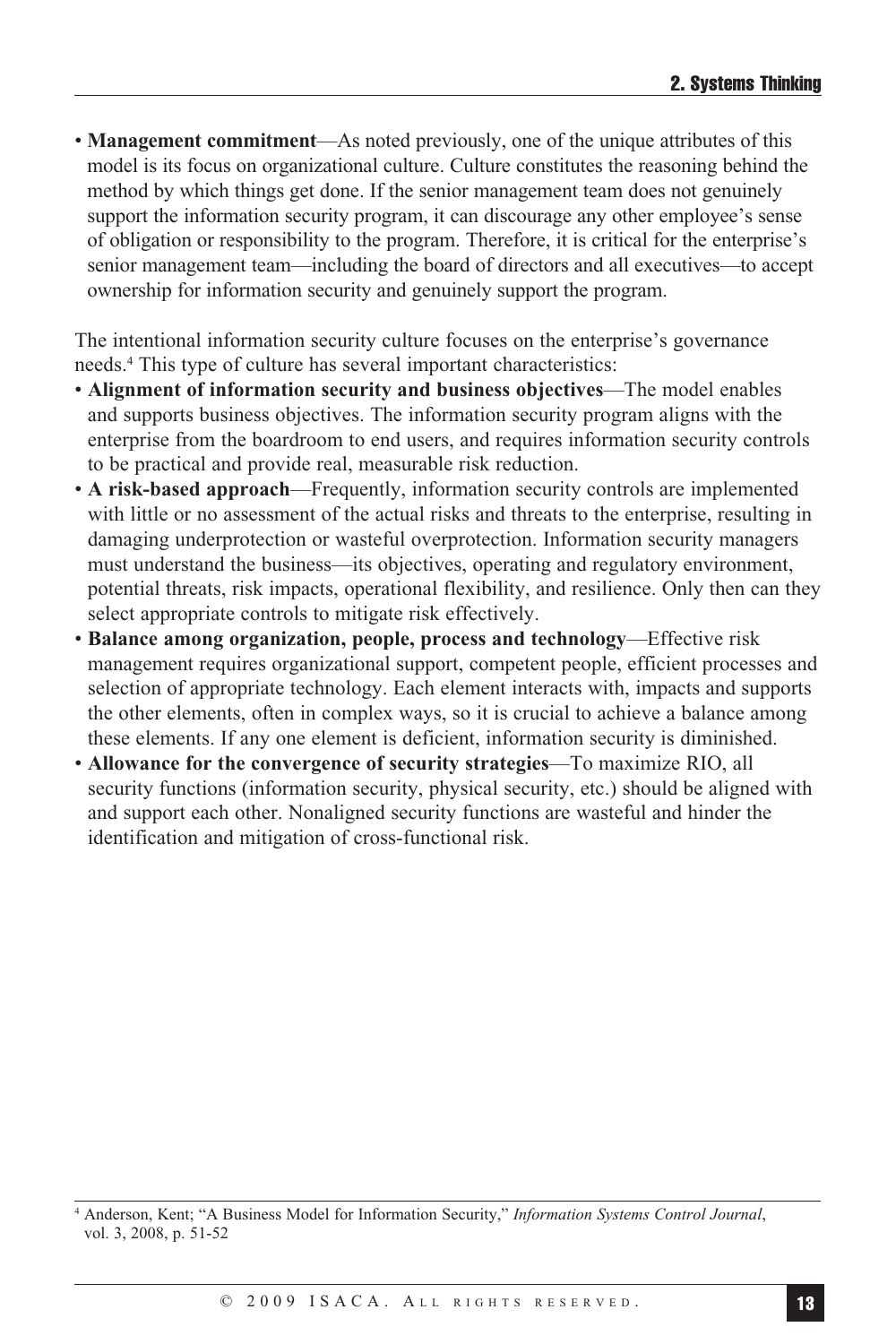# 3. The Model

The Business Model for Information Security began life as a model for systemic security management, created by Dr. Laree Kiely and Terry Benzel at the USC Marshall School of Business Institute for Critical Information Infrastructure Protection. In 2008 ISACA acquired from the university the rights to develop the model to help embed its concepts in information security practices globally.

The model takes a business-oriented approach to managing information security. Its holistic and dynamic approach to information security within the context of business demonstrates to the enterprise that information security can be both predictive and proactive.

The model can be used regardless of the size of the enterprise or the information security framework (if any) the enterprise currently has in place. The model is independent of any particular technology or technological changes over time. Likewise, it is applicable across industries, geographies, and regulatory and legal systems. It includes not only traditional information security but also privacy, linkages to risk, physical security and compliance.

# Structure of the Model

As illustrated in **figure 1**, the model is best viewed as a flexible, three-dimensional, pyramid-shaped structure made up of four elements linked together by six dynamic interconnections. All aspects of the model interact with each other. If any one part of the model is changed, not addressed or managed inappropriately, the equilibrium of the model is potentially at risk. The dynamic interconnections act as tensions, exerting a push/pull force in reaction to changes in the enterprise, allowing the model to adapt as needed.

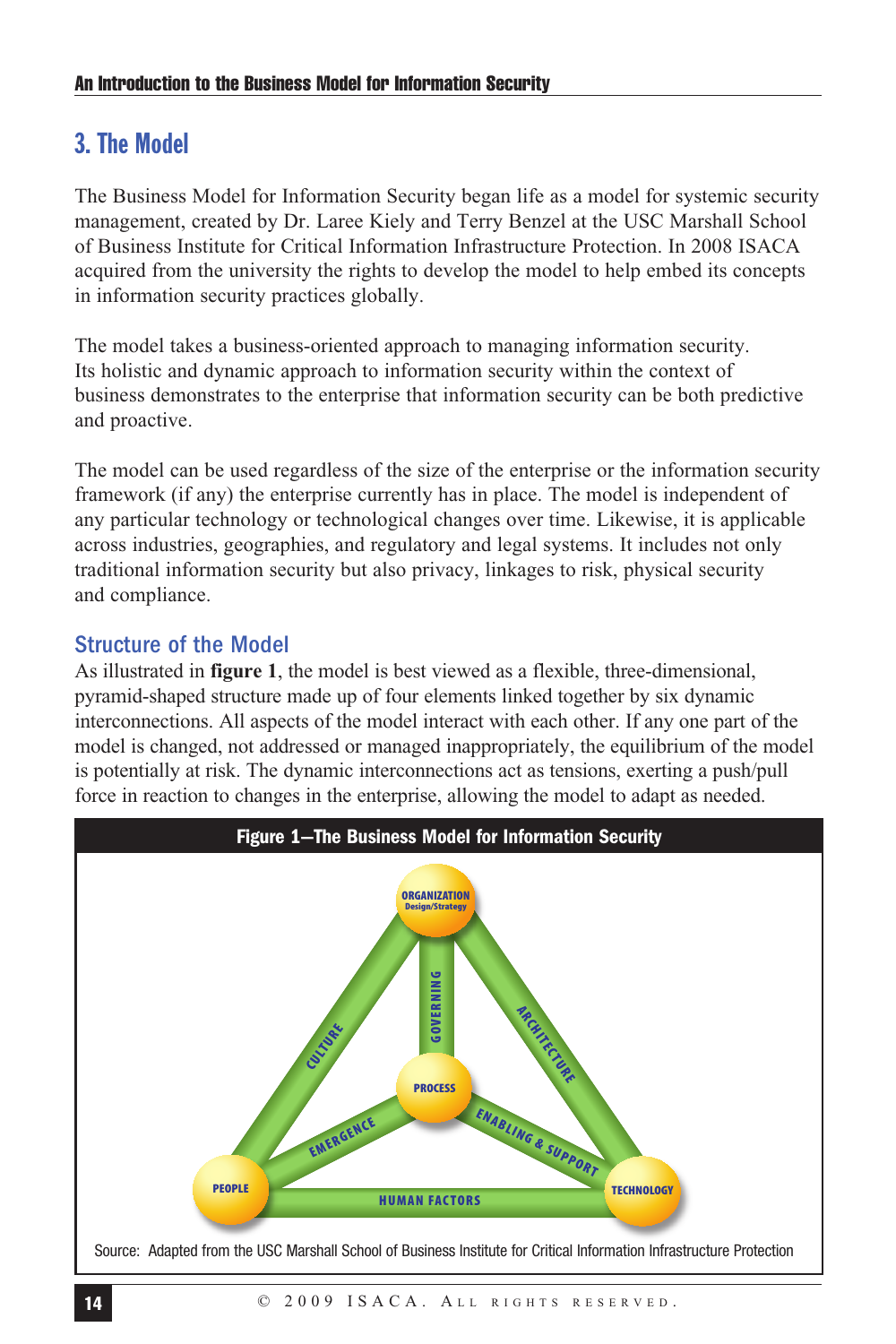#### The Elements

The four elements of the model are:

1. **Organization Design and Strategy**—An organization is a network of people, assets and processes interacting with each other in defined roles and working toward a common goal.

An enterprise's strategy specifies its business goals and the objectives to be achieved as well as the values and missions to be pursued. It is the enterprise's formula for success and sets its basic direction. The strategy should adapt to external and internal factors. Resources are the primary material to design the strategy and can be of different types (people, equipment, know-how).

Design defines how the organization implements its strategy. Processes, culture and architecture are important to determining the design.

2. **People**—The people element represents the human resources and the security issues that surround them. It defines who implements (through design) each part of the strategy. It represents a human collective and must take into account values, behaviors and biases.

Internally, it is critical for the information security manager to work with the human resources and legal departments to address issues such as:

- Recruitment strategies (access, background checks, interviews, roles and responsibilities)
- Employment issues (location of office, access to tools and data, training and awareness, movement within the enterprise)
- Termination (reasons for leaving, timing of exit, roles and responsibilities, access to systems, access to other employees)

 Externally, customers, suppliers, media, stakeholders and others can have a strong influence on the enterprise and need to be considered within the security posture.

3. **Process**—Process includes formal and informal mechanisms (large and small, simple and complex) to get things done and provides a vital link to all of the dynamic interconnections. Processes identify, measure, manage and control risk, availability, integrity and confidentiality, and they also ensure accountability. They derive from the strategy and implement the operational part of the organization element.

To be advantageous to the enterprise, processes must:

- Meet business requirements and align with policy
- Consider emergence and be adaptable to changing requirements
- Be well documented and communicated to appropriate human resources
- Be reviewed periodically, once they are in place, to ensure efficiency and effectiveness
- 4. **Technology**—The technology element is composed of all of the tools, applications and infrastructure that make processes more efficient. As an evolving element that experiences frequent changes, it has its own dynamic risks. Given the typical enterprise's dependence on technology, technology constitutes a core part of the enterprise's infrastructure and a critical component in accomplishing its mission.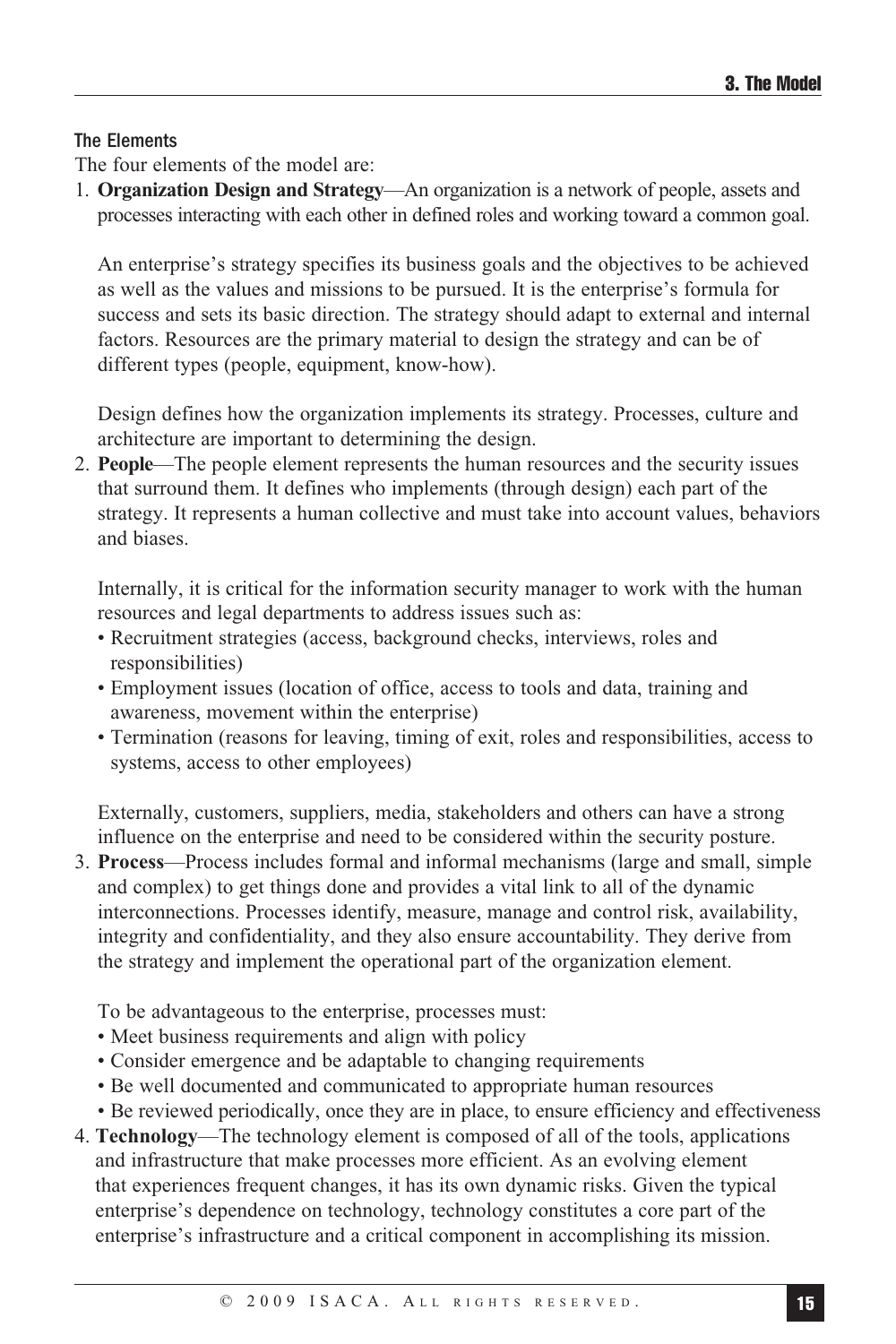As noted in chapter 1, technology is often seen by the enterprise's management team as a way to resolve security threats and risks. While technical controls are helpful in mitigating some types of risks, technology should not be viewed as an information security solution.

Technology is greatly impacted by users and by organizational culture. Some individuals still mistrust technology, some have not learned to use it and others feel it slows them down. Regardless of the reason, information security managers must be aware that many people will try to sidestep technical controls.

#### Dynamic Interconnections

The dynamic interconnections are what link the elements together and exert a multidirectional force that pushes and pulls as things change. Actions and behaviors that occur in the dynamic interconnections can force the model out of balance or bring it back to equilibrium. The six dynamic interconnections are:

1. **Governing**—Governing is the steering of the enterprise and demands strategic leadership. Governing sets limits within which an enterprise operates and is implemented within processes to monitor performance, describe activities and achieve compliance while also providing adaptability to emergent conditions.

Governing incorporates ensuring that objectives are determined and defined, ascertaining that risks are managed appropriately, and verifying that the enterprise's resources are used responsibly.

2. **Culture**—Culture is a pattern of behaviors, beliefs, assumptions, attitudes and ways of doing things. It is emergent and learned, and it creates a sense of comfort.<sup>5</sup> Culture evolves as a type of shared history as a group goes through a set of common experiences. Those similar experiences cause certain responses, which become a set of expected and shared behaviors. These behaviors become unwritten rules, which become norms that are shared by all people who have that common history. It is important to understand the culture of the enterprise because it profoundly influences what information is considered, how it is interpreted and what will be done with it.

Culture may exist on many levels, such as national (legislation/regulation, political and traditional), organizational (policies, hierarchical style and expectations) and social (family, etiquette). It is created from both external and internal factors, and is influenced by and influences organizational patterns.

3. **Enabling and support**—The enabling and support dynamic interconnection connects the technology element to the process element. One way to help ensure that people comply with technical security measures, policies and procedures is to make processes usable and easy. Transparency can help generate acceptance for security controls by assuring users that security will not inhibit their ability to work effectively.

<sup>5</sup> Kiely, L.; T.V. Benzel; "Systemic security management," *Security & Privacy, IEEE* 4 (6), 2006, p. 74-77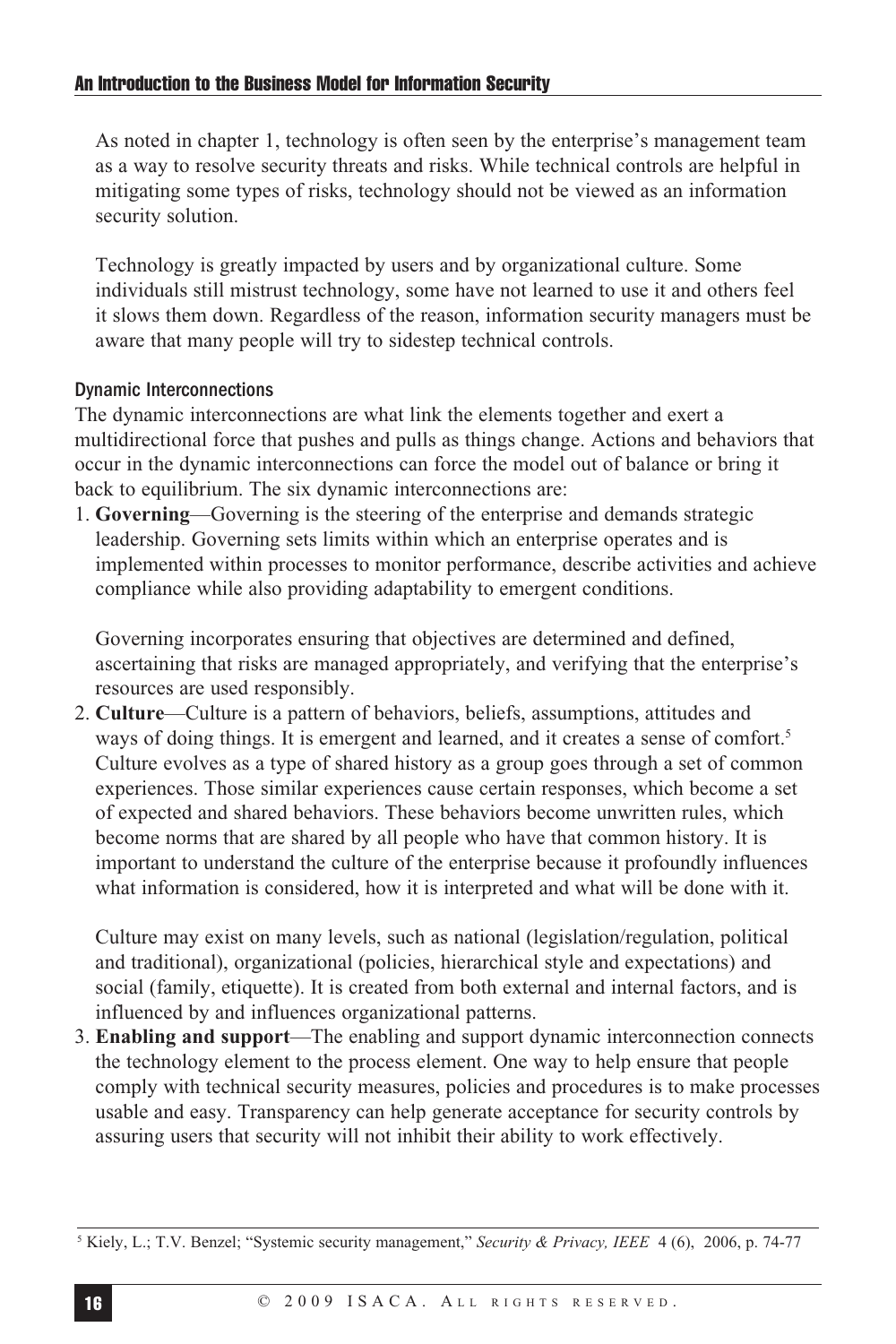Many of the actions that affect both technology and processes occur in the enabling and support dynamic interconnection. Policies, standards and guidelines must be designed to support the needs of the business by reducing or eliminating conflicts of interest, remaining flexible to support changing business objectives, and being acceptable and easy for people to follow.

- 4. **Emergence**—Emergence—which connotes surfacing, developing, growing and evolving—refers to patterns that arise in the life of the enterprise that appear to have no obvious cause and whose outcomes seem impossible to predict and control. The emergence dynamic interconnection (between people and processes) is a place to introduce possible solutions such as feedback loops; alignment with process improvement; and consideration of emergent issues in system design life cycle, change control, and risk management.
- 5. **Human factors**—The human factors dynamic interconnection represents the interaction and gap between technology and people and, as such, is critical to an information security program. If people do not understand how to use the technology, do not embrace the technology or will not follow pertinent policies, serious security problems can evolve. Internal threats such as data leakage, data theft and misuse of data can occur within this dynamic interconnection.

Human factors may arise because of age, experience level and/or cultural experiences. Because human factors are critical components in maintaining balance within the model, it is important to train all of the enterprise's human resources on pertinent skills.

6. **Architecture**—A security architecture is a comprehensive and formal encapsulation of the people, processes, policies and technology that comprise an enterprise's security practices. A robust business information architecture is essential to understanding the need for security and designing the security architecture.

It is within the architecture dynamic interconnection that the enterprise can ensure defense in depth. The design describes how the security controls are positioned and how they relate to the overall IT architecture. An enterprise security architecture facilitates security capabilities across lines of businesses in a consistent and a cost-effective manner and enables enterprises to be proactive with their security investment decisions.

## Using the Model

Given the pace of business today, enterprises need to understand the issues at any given time and be able to design solutions quickly and effectively. By applying systems thinking concepts, the model allows for a life-cycle approach to information security management throughout the enterprise. The model focuses on security, but once it is fully embraced, it can positively impact other functional processes as well.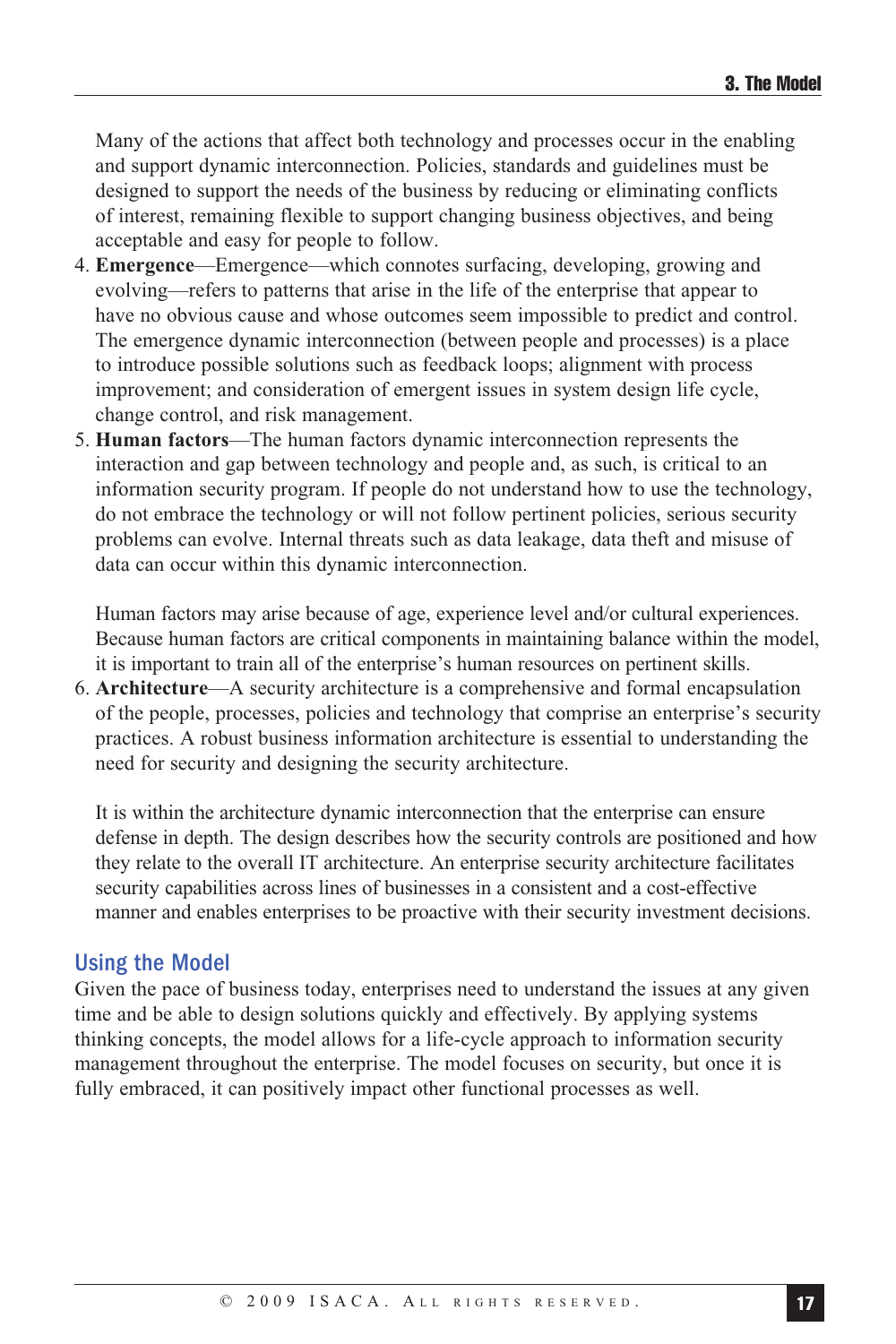The model will benefit a range of stakeholders by reducing costs, improving performance, fostering a better understanding of organizational risks, increasing collaboration and reducing duplication of effort. Diligent utilization of the model will equip enterprises to deal with current and future issues such as:

- Regulatory requirements
- Globalization
- Growth and scalability
- Organizational synergies
- Evolving technology
- Economic markets
- Human resources
- Competition
- Ever-changing threats
- Innovation

Virtually all enterprises have areas the model can help to manage more efficiently. Methods espoused in the model—such as creating a culture that intentionally accepts information security, providing awareness and training so employees understand thoroughly what information security is and how it relates to them, and considering social and psychological issues—will help improve any enterprise's security management.

Use of the model will help managers learn to address the aggregation of risks generated by the combination and interrelation of events and dynamic dimensions, rather than by cause-and-effect patterns. As a result, they can utilize the model to create tools that help people define systemic processes to better manage risk within the enterprise.

Some background work needs to be done before use of the model begins, to ensure that it has every opportunity to produce full benefits. From an organizational strategy and design perspective, it is critical for the security manager to acquire the senior management team's buy-in into the program. This will help with both cultural issues and process. Instilling proper governance perspectives will help ensure alignment of the security program with the enterprise's goals. This can lead to balance, by enabling a view of security from a business perspective and a view of business from a security perspective. It will also reiterate the importance of business managers understanding security as an organizational initiative instead of a technology initiative.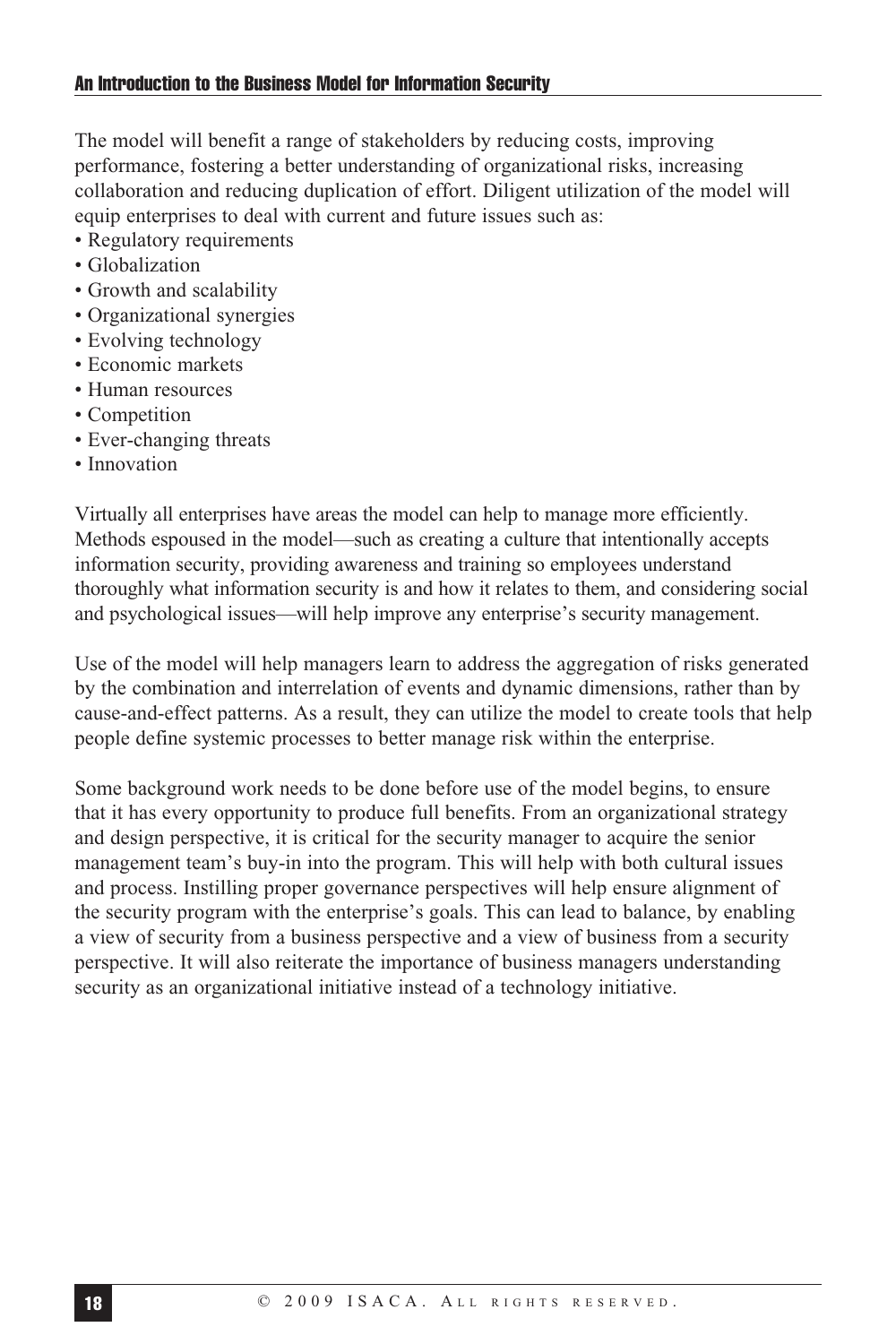# 4. What's Next

This introduction to the Business Model for Information Security captures the core elements of the Systemic Security Management Model developed by the USC Marshall School of Business Institute for Critical Information Infrastructure Protection. No new research or development of ideas is included in this document. ISACA's intent is for this introductory document to serve as a starting point for development of research reports, publications and seminars—activities being led by the members ISACA's Security Management Committee, which develops and manages the security program strategy supporting ISACA members. The committee members are being aided by an international committee of information security subject experts, who are responsible for the evolution of the model and for the production of materials related to it.

The Business Model for Information Security presents a systemic view of how an information security program operates. It captures the dynamic interconnections—the forces that exert the greatest influence on information security programs and, to a great extent, determine the ability of programs to achieve their goals. The model can be used to predict how a change in technology, process, organization or human resources is impacted by culture, human factors or the other dynamic interconnections.

Many organizations already rely on standards and frameworks to define how information security is implemented within the enterprise. Many use COBIT as a guide for implementing an internal control system to link IT with business goals and for measuring success against performance metrics and maturity models. Enterprises often use standards provided by the International Organization for Standardization (ISO), and other bodies supporting specific information security requirements, to further define CobiT's processes for information security program management and information protection. The Business Model for Information Security integrates frameworks and standards for information security, defining the boundaries of an information security program and how the program functions. Existing frameworks and standards do not adequately address organizational culture or human factors, or provide for the unexpected (as the model does through the concept of emergence). Areas that are essential for the success of an information security program but that are not currently defined in frameworks and standards will be developed as part of the evolution of the Business Model for Information Security. To carry out this development, ISACA will reach out to academics, subject matter experts and practitioners on a global basis. The resulting model will provide practical aid to members of the global information security community to help in integrating information security program activities and business strategies.

An in-depth explanation of the Business Model for Information Security, examining the model and systems thinking in relation to information security programs, will be released in 2009. Additional research reports will be developed exploring the dynamic interconnections and their impact on information security program performance. Work is also expected to begin on a report that addresses systems thinking, the model and information risk as components of enterprise risk management.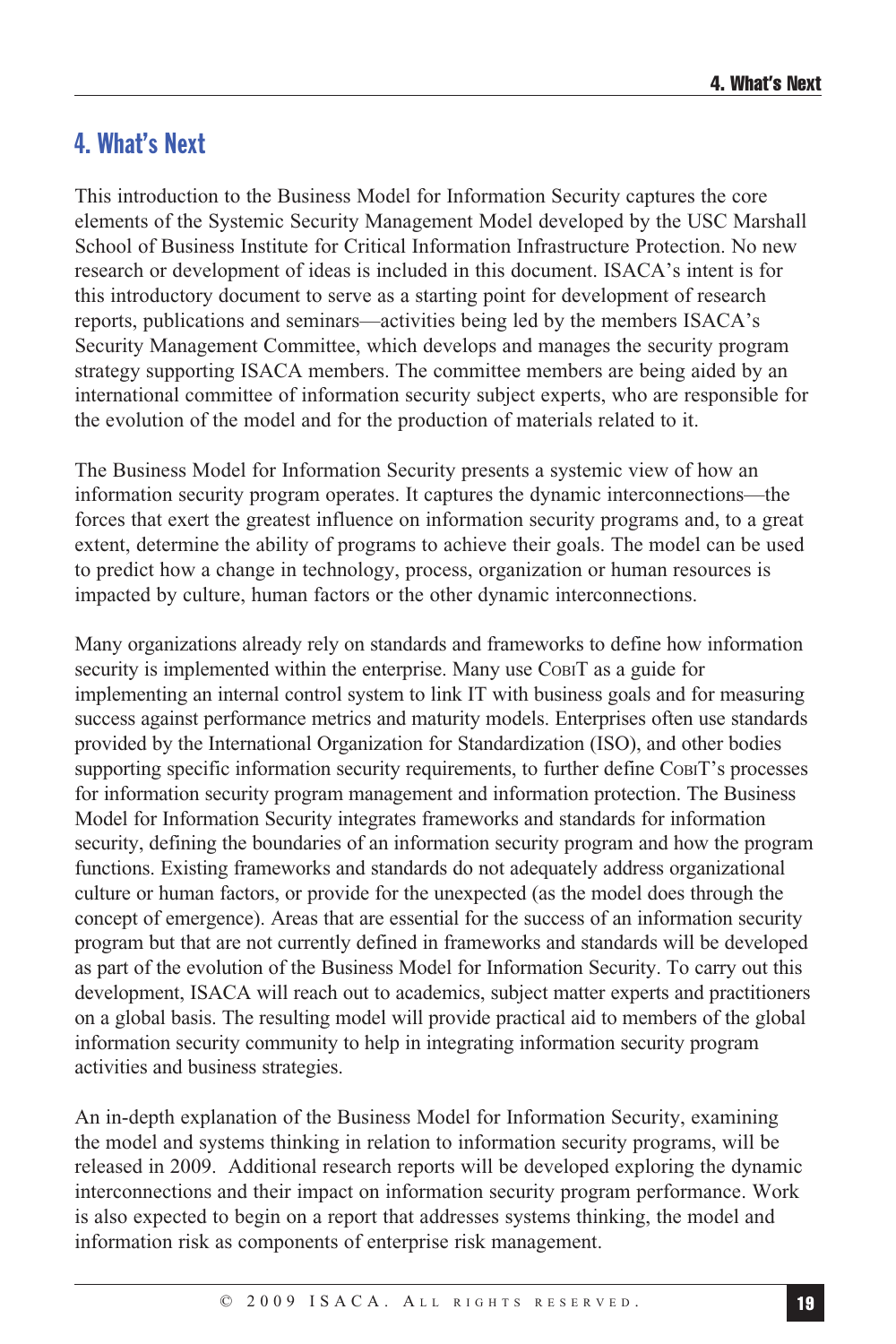# Appendix—Case Study

# Abstract

One of the greatest challenges in information security is aligning the goals of the security staff with the business objectives and corporate goals of the enterprise. Often, the tasks of the security team are spent on reactive and tactical activities such as remediation of operational vulnerabilities rather than enhancing the corporate strategy. This disconnect between information security operations and strategic business objectives results in pressure to control security spending while risks, incidents and losses continue escalating to unsustainable levels. However, when aligned with the business objectives of an enterprise, information security can provide an intentional and powerful ally and source for competitive advantage, creating support for additional expenditures for this function.

# **Background**

In early 2005, the sales division of a *Fortune* 50 company was experiencing significantly declining sales. While the sales division believed it was due to increased market competition and pricing pressures from their customers, the security group believed that lack of proper security procedures was contributing to the decline. As specific factors in the decline, they named the loss of proprietary data by traveling sales personnel, vulnerable network security systems and procedures, and a refusal by the sales force to adhere to corporate security guidelines and policies. There was a fundamental lack of alignment between the security function and the line sales force with regard to people, processes, organization and technology, and it was inhibiting the ability of the company to meet its sales and corporate goals.

During this time, the company decided to enhance the role of the chief security officer (CSO) to accommodate the changing demands of its customers and the global security challenges facing the enterprise. Around the same time, the global head of sales was replaced and a new executive with a broader perspective of the company's challenges was promoted from within to take over the sales function. The CSO knew that there were significant issues within the sales group but had not been able to initiate any change due to its past leadership and culture. As part of the process for improving the security of critical sales and marketing information within the corporation, the new head of sales and the CSO jointly agreed to sponsor the implementation of the Business Model for Information Security.

The challenge would be to effectively instill an intentional security culture within a sales organization that did not view security as necessary to their jobs.

## **Process**

It was imperative that all executives from both groups understood the value of aligning security with the business objectives of the enterprise. After the leaders of the sales and security organizations agreed on the value to their departments of such alignment, they established a strategy council consisting of members from the security, sales and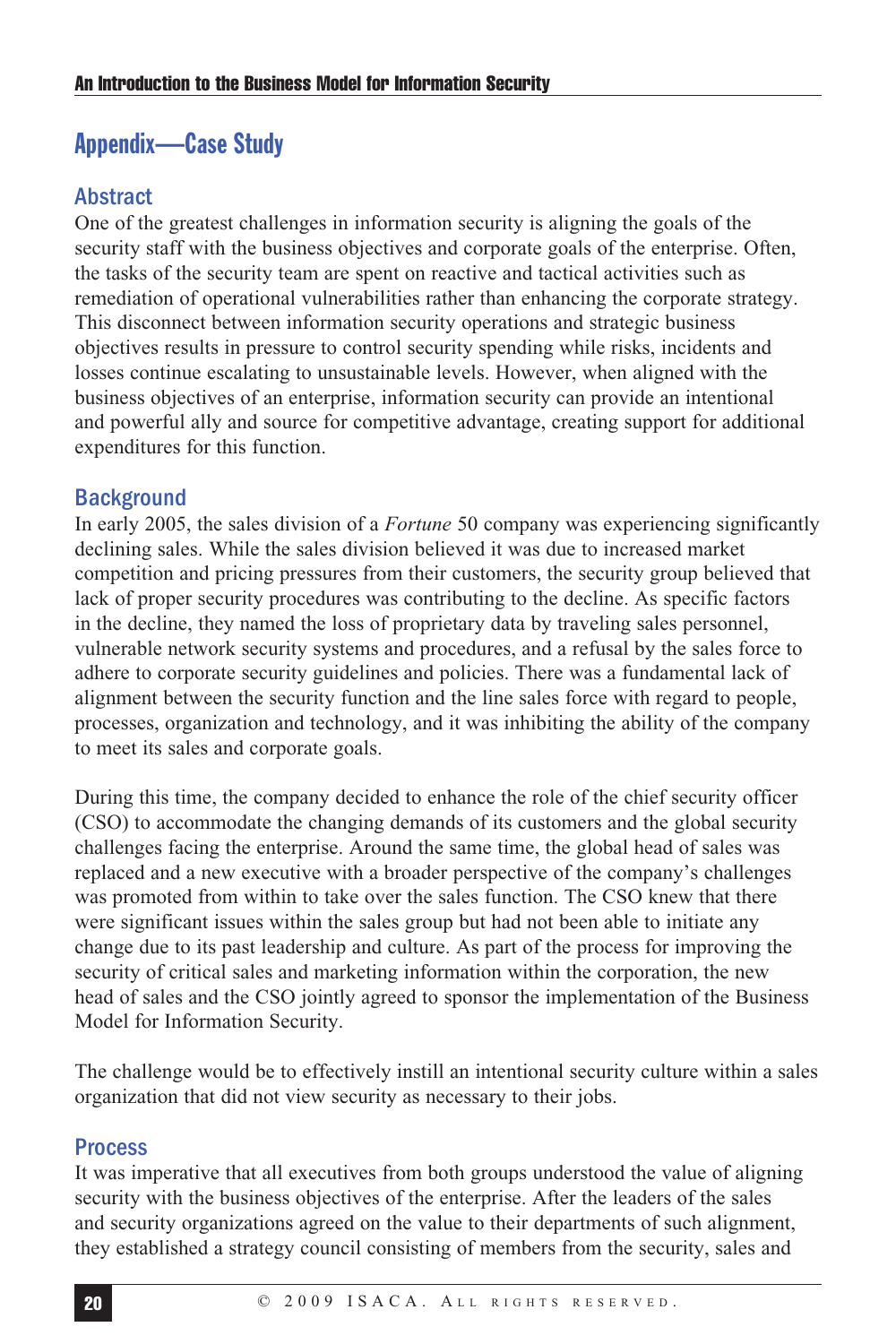marketing teams. The strategy council was charged with drafting a description of the future state and a statement of principles.

Interviews with members of the sales and security groups were conducted over several weeks. The information collected from these interviews was used to create a document that described how security could look and operate across the sales group in the future. The intent of the document was to create a common vision of how to achieve the goals of maintaining secure business information while ensuring a flexible and dynamic sales process.

The statement of principles outlined the critical security principles for guiding decision making and helping set security priorities in the future. The council established how to define security-related technology that should be utilized by the business to better protect critical information and maintain a safe and secure workplace. It also described security processes/protocol that would increase the security of critical information while supporting business processes. The council outlined what a high level of commitment to the security process among employees would look like and how it would be achieved. Finally, the council identified how enterprise leadership would create an intentional security culture that recognizes security as a competitive advantage. In short, the goal was to create a mind shift within the sales organization with regard to technology, process, people and organization—a shift from a functional security culture to an intentional security culture (**figure 2**).

| Figure 2-Shifting From Functional to Intentional Security Culture                                                                              |                                                                                                                                                                                             |  |  |
|------------------------------------------------------------------------------------------------------------------------------------------------|---------------------------------------------------------------------------------------------------------------------------------------------------------------------------------------------|--|--|
| <b>From</b>                                                                                                                                    | Τo                                                                                                                                                                                          |  |  |
| <b>Move Technology</b>                                                                                                                         |                                                                                                                                                                                             |  |  |
| • Unsure about the level of security the technology<br>provides<br>• Seeing security-related technology as disruptive<br>and cumbersome to use | • Technology used is based on an assessment of<br>the risk.<br>• Seeing new security technology as a means to<br>enhance the sales process                                                  |  |  |
| <b>Move Process</b>                                                                                                                            |                                                                                                                                                                                             |  |  |
| • Security brought in when there is a suspected<br>breach<br>• Security maintains expert knowledge.                                            | • Security involvement in the earliest planning<br>phases of campaigns<br>• Security shares its knowledge and expertise,<br>developing broader security awareness across<br>the enterprise. |  |  |
| <b>Move People</b>                                                                                                                             |                                                                                                                                                                                             |  |  |
| • Security as an entity that enforces compliance<br>• Security as a functional expert                                                          | • Security as a partner that creates awareness and<br>commitment<br>• Security as a partner that transfers security<br>knowledge and expertise to its sales customers                       |  |  |
| <b>Move Enterprise</b>                                                                                                                         |                                                                                                                                                                                             |  |  |
| • Limited visibility or awareness of security issues<br>• Security structure focused on technical expertise                                    | • Receiving regular updates about potential risk<br>• Security structure supports processes of its<br>customers.                                                                            |  |  |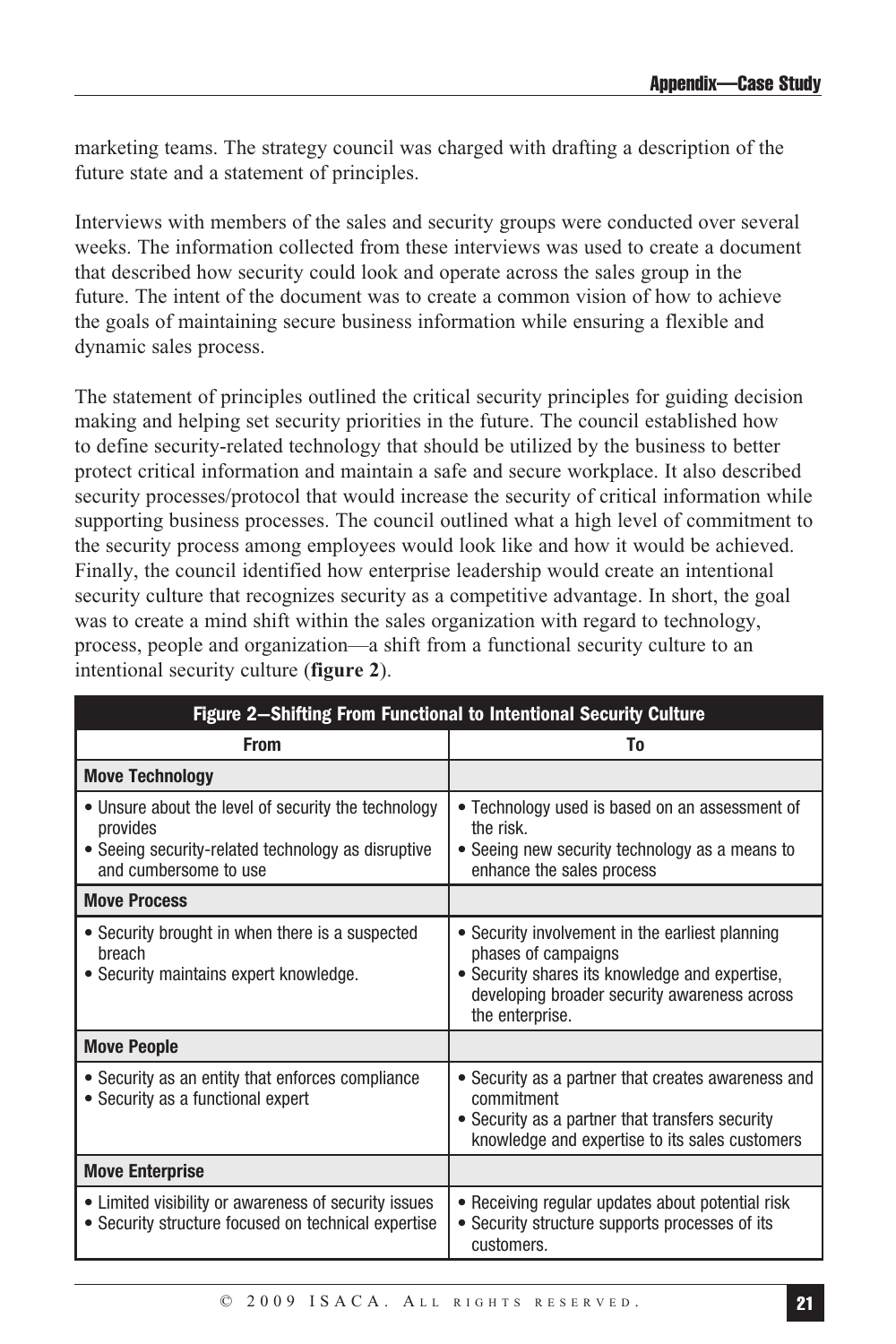#### An Introduction to the Business Model for Information Security

The workshops that were used to help create this cultural shift dealt with:

- Improving the partnership between security and sales
	- Creating an annual "state of risk" address
	- Designing a security structure that would support the sales process
- Defining and coordinating sales campaigns and key events for coming year – Highest-risk campaigns and events jointly defined
- Conducting a risk assessment
	- Intelligence sources included information from:
		- . In-country employees
		- . Nonintelligence forces
	- Security plan for sales campaign
		- . Appropriate people, processes and technology defined for each
	- Focused on keeping information secure, using appropriate technology, heightening awareness, ensuring processes and protecting personnel
- Security support of sales campaign
	- Security orientation training available for sales campaign members
	- Executing security strategy
	- Partnering to address security issues identified during campaign
	- Transfer of security knowledge and campaign to sales
- Post-campaign assessment
	- Security effectiveness assessed
	- Lessons learned from the campaign shared with security and sales

# Conclusion

There were many outcomes of the model's implementation that created an alignment of security's and the sales organization's goals for the enterprise. One finding of the workshops was that many in the sales organization were not sure which mechanism was the best to use to keep information secure. Today, sales personnel can use the intranet to access a recommended protocol based on the region and country where business is being conducted. Further, within each sales campaign where security is partnering with sales, the risk assessment will help identify the technology protocol appropriate for the specific campaign.

Security's familiarity with the sales process has enhanced its ability to identify the latest technologies that might be useful to sales personnel out in the field. On a regular basis, security assesses new technology and makes specific recommendations to the sales directors about security enhancements during sales campaigns. In 2006, recommendations from the security organization helped improve the level of security during conference calls. Similarly, in partnership with the sales organization, the security group tested the security of international cell phones.

Being able to enjoy the convenience of a cell phone while not worrying about being monitored by outsiders was identified as a means to enhance the sales process. In working with vendors and assessing new controls, the security organization keeps in mind the transparency principle: the new control must be no more difficult to use than the one it is replacing. For example, making and answering phone calls from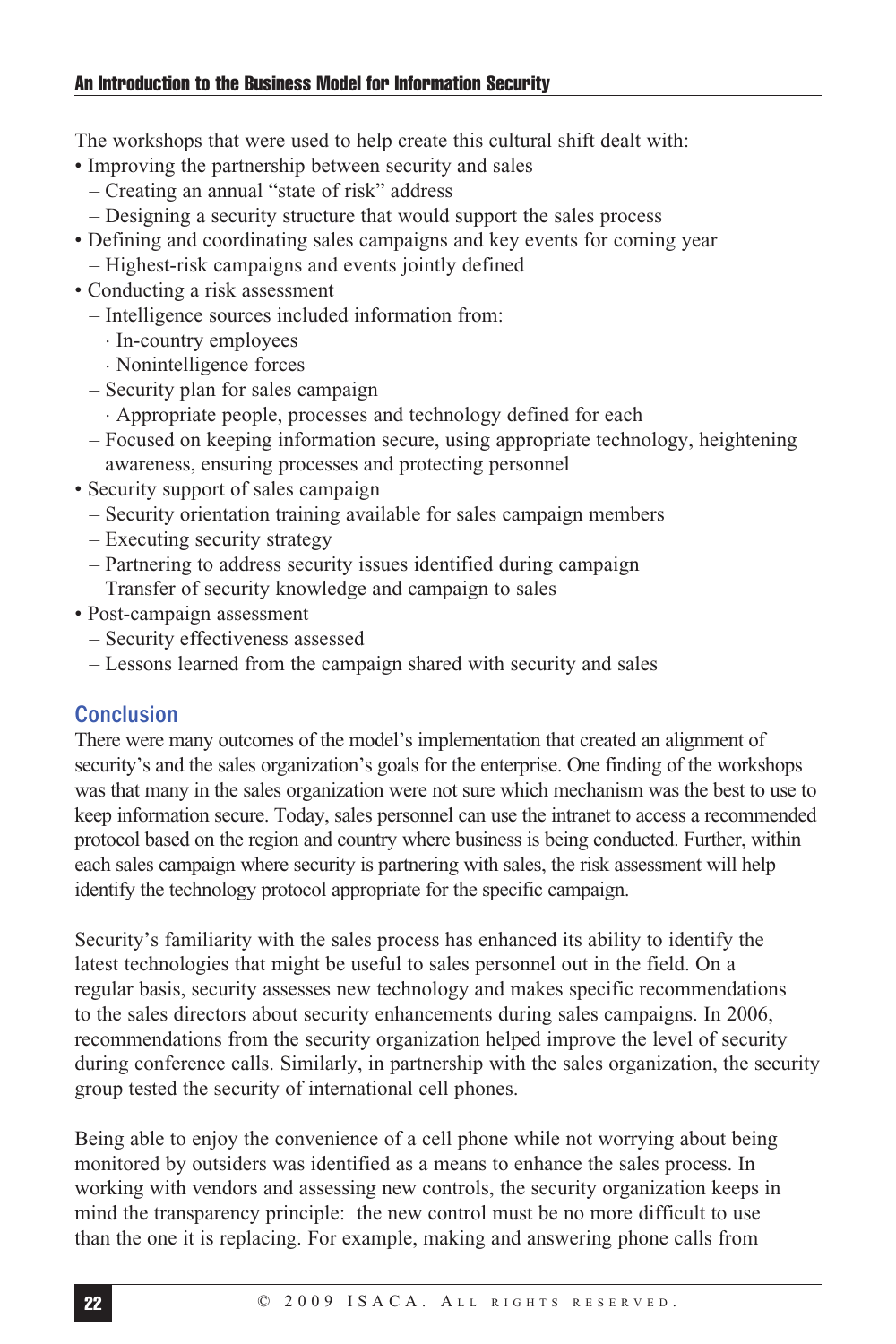an encrypted international cell phone must not be more difficult than calling from a standard cell phone. The reason: more secure methods simply will not be used if they prove to be more cumbersome than commonly used methods already in place. To the greatest extent possible, the enhanced security features must be transparent to the user.

Through its risk assessments, security also helps its customers make decisions on the speed and expense of adopting new security mechanisms. In 2006, there were instances of security advising for and against purchasing new technology based on the level of threat, vulnerability and potential impact identified by the risk assessment. The sales organization now seeks assistance from security as soon as a sales campaign opportunity has been defined.

There is widespread recognition that coming to security after there has been a suspected security breach is too late; planning and preparation are critical. Today, sales and security work together in the earliest stages of sales campaigns to assess risk and jointly define appropriate actions.

As a means to transfer learning across the security organization and to its customers, a formal process for reviewing security effectiveness on selected campaigns was initiated. These security assessments were patterned after the reviews sometimes completed by the sales teams at the end of their campaigns. Whenever a customer identifies a successful example of security effectiveness, the security personnel involved are asked to present the example and explain what was learned. This has helped to create more awareness of security successes in addition to learning from security breaches.

These examples of successful and not-so-successful security activities are considered for more detailed case study analysis. These case studies include background information, the nature of the success or breach, an analysis of what was learned, and recommendations for the future. Case studies are shared across the security organization and with appropriate customers.

By 2007, the risk assessment model introduced by security had become part of the vocabulary of sales directors and managers. During a campaign, sales directors will often refer to the risk assessment model and ask questions about the nature of a threat, the extent to which the enterprise is vulnerable or the degree of likely impact. The widespread use of this language indicates how ingrained the risk assessment model has become. The reason for this acceptance is the consistency with which the risk assessment process is used by security personnel and their ability to engage their customers in assessing risk and providing meaningful recommendations.

Regional security managers make it a priority to connect regularly with the sales director working on campaigns in their territory to learn about the inner workings of the campaign and the potential security issues that could emerge during its course. Today, each regional sales director has a direct contact point with the security organization. This contact is located where the majority of the sales team he/she supports resides, enabling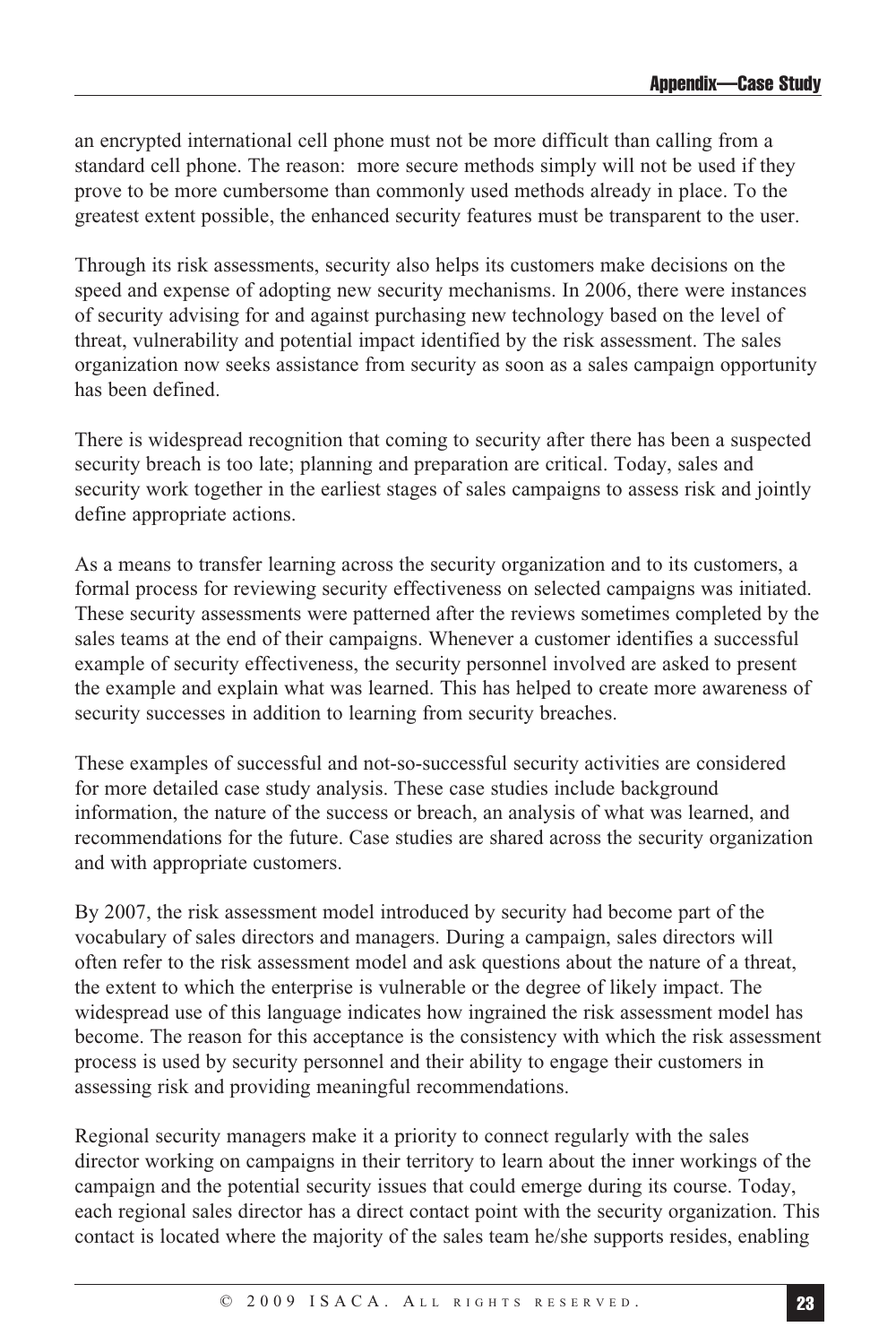easy, direct, face-to-face contact. The contact is someone the sales director knows, who regularly attends and contributes to the sales staff meetings, and who has added value to critical sales campaigns by helping assess risk and jointly develop security plans.

For the sales directors, their security contact is a member of the sales team and an important contributor to the planning and execution of key sales campaigns. Sales managers report that the security expertise brought to their team during campaigns has given them more confidence that the competition is "not capturing our information and using it against us."

Security believes that an important part of its role today is to transfer knowledge to its clients in the sales organization about how to maintain secure information and protect team members operating in foreign countries. While this practice of "training the trainer" is fairly new, it has already begun to pay significant dividends in heightening the sales personnel's awareness of security-related issues.

In regions where a strong relationship exists between sales personnel and security, there has been a solid transfer of basic knowledge and awareness. In these areas, employees have been educated on and held accountable to a heightened awareness of how information is leaked and the appropriate protocol to follow to prevent it. Already there is considerable anecdotal information to suggest that the teams in which these practices are in place have fewer security incidents. Some of the specific practices include:

- Conducting a risk assessment and determining where expertise from the security organization is of the most value
- Finding and utilizing information posted by the security organization on the company intranet site
- Using security orientations for members new to the country and/or sales campaign (These orientation sessions were originally developed by security, with input from sales. The information in the orientation sessions is customized to be relevant to the country where the campaign is occurring.)
- Being aware of travel information containing the perspectives of in-country field representatives
- Using a technology kit, which consists of the appropriate technologies to be used during the campaign, such as encrypted handheld devices, appropriate user manuals, and disposable cell phones

Starting in 2006, the security organization began tracking security incidents and reported suspicious activities. Security reviews the information, looks for patterns and regularly shares the findings with sales. An unanticipated outcome of this information sharing has been the creation of a heightened sense of awareness. Today, many incidents are disclosed that were unreported in the past or were seen as stolen property issues rather than as possible losses of corporate sensitive information.

Having a clearer picture of security incidents has helped security and sales better define ways to prevent future occurrences. Security awareness across the sales organization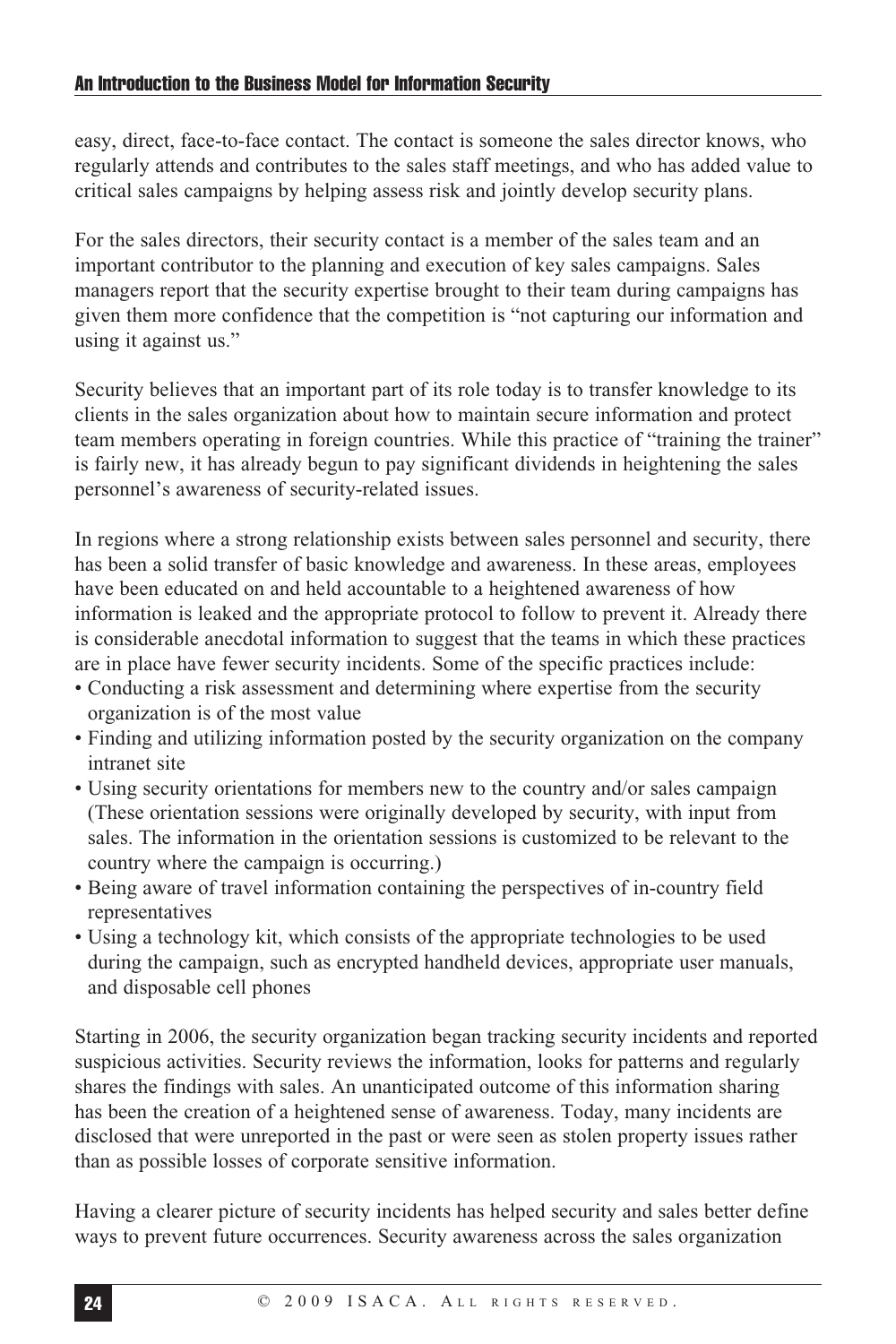has been heightened and greater information sharing can be seen at all levels, starting with the yearly security briefing the CSO gives to the sales organization during its annual meeting. In this briefing, sometimes referred to as the "state of risk" address, the CSO describes instances where information, property or personal safety has been compromised during the previous year and explains what can be learned from the incidents. The presentation also describes emerging risks, based on security intelligence, and offers high-level recommendations to mitigate those risks. The information gained from the briefing is summarized, packaged and made available to members of the sales executive team to roll out to the entire sales organization.

In 2006, the company experienced record sales, reversing several years of decline, and its stock price soared by more than 25 percent.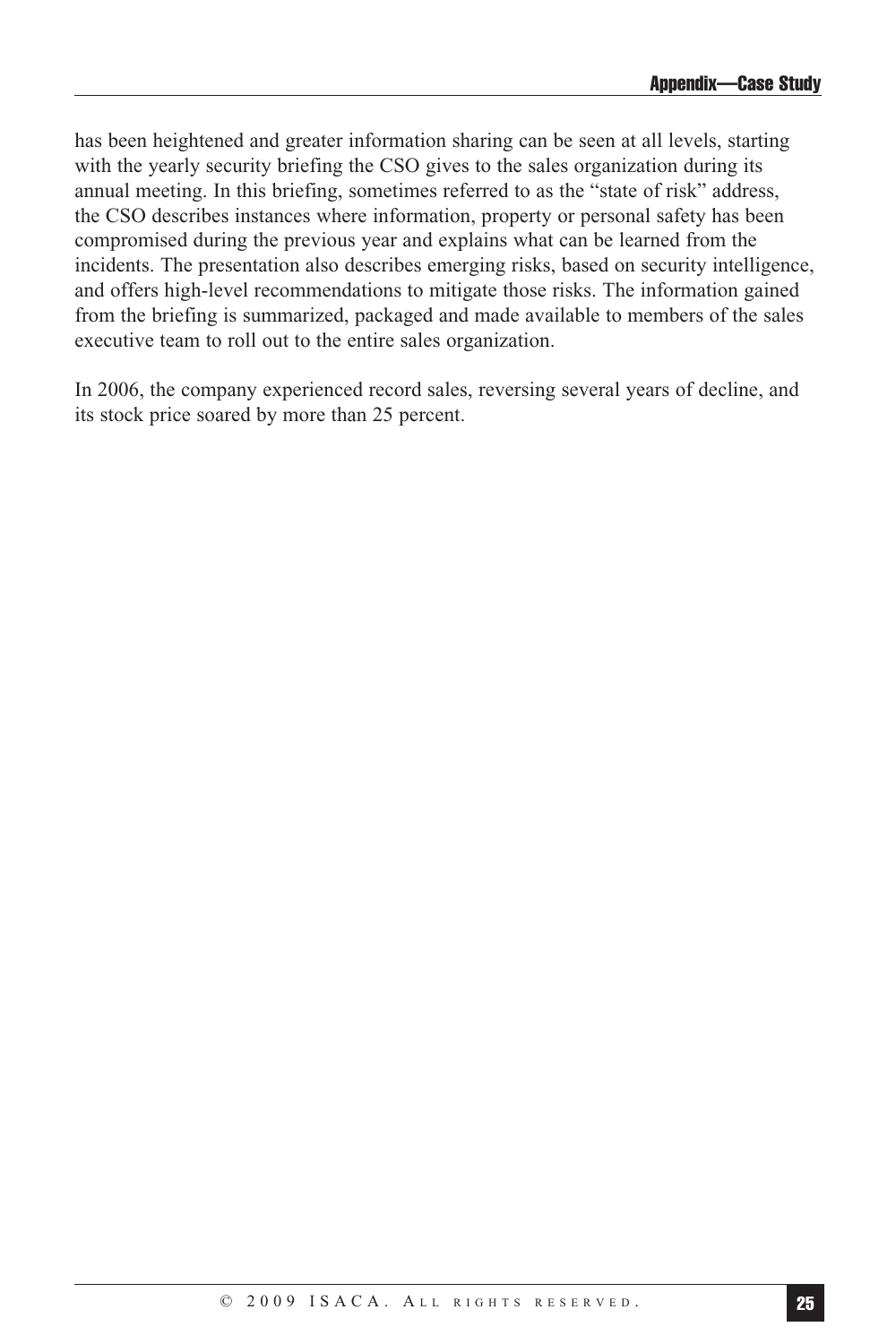# Other Publications

Many publications issued by the IT Governance Institute<sup>®</sup> (ITGI<sup>™)</sup> and ISACA contain detailed assessment questionnaires and work programs. For further information, please visit *www.isaca.org/bookstore* or e-mail *bookstore@isaca.org*.

# **Security**

- *Cybercrime: Incident Response and Digital Forensics*, 2005
- *Information Security Governance: Guidance for Boards of Directors and Executive Management, 2nd Edition*, 2006
- *Information Security Governance: Guidance for Information Security Managers*, 2008
- *Information Security Harmonisation—Classification of Global Guidance*, 2005
- *Managing Enterprise Information Integrity: Security, Control and Audit Issues*, 2004
- *Security Awareness: Best Practices to Serve Your Enterprise*, 2005
- *Stepping Through the InfoSec Program*, 2007

## Assurance

- *ITAFTM: A Professional Practices Framework for IT Assurance*, 2008
- *Stepping Through the IS Audit, 2nd Edition*, 2004

## **ERP Series:**

- *Security, Audit and Control Features Oracle® E-Business Suite: A Technical and Risk Management Reference Guide, 2nd Edition*, 2006
- *Security, Audit and Control Features PeopleSoft®: A Technical and Risk Management Reference Guide, 2nd Edition*, 2006
- *Security, Audit and Control Features SAP®R/3®: A Technical and Risk Management Reference Guide, 2nd Edition*, 2005

## **Specific Environments:**

- *Electronic and Digital Signatures: A Global Status Report*, 2002
- *Enterprise Identity Management: Managing Secure and Controllable Access in the Extended Enterprise Environment*, 2004
- *Linux: Security, Audit and Control Features*, 2005
- *Managing Risk in the Wireless LAN Environment: Security, Audit and Control Issues*, 2005
- *Oracle® Database Security, Audit and Control Features*, 2004
- *OS/390—z/OS: Security, Control and Audit Features*, 2003
- *Risks of Customer Relationship Management: A Security, Control and Audit Approach*, 2003
- *Security Provisioning: Managing Access in Extended Enterprises*, 2002
- *Virtual Private Network—New Issues for Network Security*, 2001

## IT Governance

- *Board Briefing on IT Governance, 2nd Edition*, 2003
- *Identifying and Aligning Business Goals and IT Goals*, 2008
- *IT Governance Global Status Report—2008*
- *Understanding How Business Goals Drive IT Goals*, 2008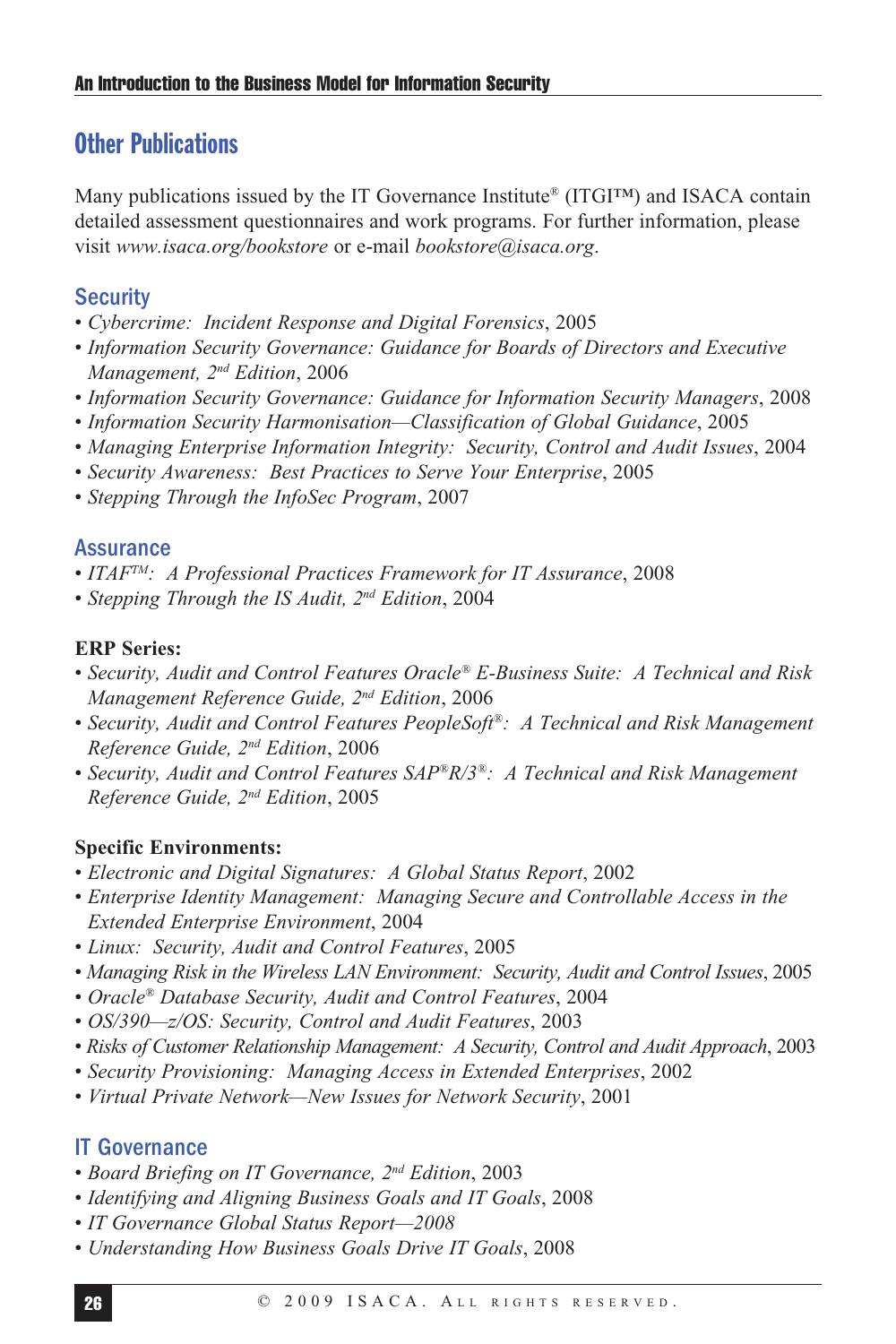#### **CobiT and Related Publications**

- $CorrT^*$  4.1, 2007
- *CobiT® Control Practices: Guidance to Achieve Control Objectives for Successful IT Governance, 2nd Edition*, 2007
- *CobiT® QuickstartTM, 2nd Edition*, 2007
- *CobiT® Security BaselineTM, 2nd Editio*n, 2007
- *IT Assurance Guide: Using CobiT®*, 2007
- *IT Control Objectives for Basel II: The Importance of Governance and Risk Management for Compliance*, 2007
- *IT Control Objectives for Sarbanes-Oxley: The Role of IT in the Design and Implementation of Internal Control Over Financial Reporting, 2nd Edition*, 2006
- *IT Governance Implementation Guide: Using CobiT® and Val IT™, 2nd Edition*, 2007
- *IT Governance and Process Maturity*, 2008
- *Unlocking Value: An Executive Primer on the Critical Role of IT Governance*, 2008

#### **CobiT Mapping Series:**

- *Aligning CobiT® 4.1, ITIL® V3 and ISO/IEC 27002 for Business Benefit*, 2008
- *CobiT® Mapping: Mapping of CMMI® for Development V1.2 With CobiT® 4.0, 2007*
- *CobiT® Mapping: Mapping of ISO/IEC 17799:2000 With CobiT® 4.0, 2nd Edition*, 2006
- *CobiT® Mapping: Mapping of ISO/IEC 17799:2005 With CobiT® 4.0*, 2006
- *CobiT® Mapping: Mapping of ITIL V3 With CobiT® 4.1*, 2008
- *CobiT® Mapping: Mapping of NIST SP800-53 With CobiT® 4.1*, 2007
- *CobiT® Mapping: Mapping of PMBOK With CobiT® 4.0*, 2006
- *CobiT® Mapping: Mapping of PRINCE2 With CobiT® 4.0*, 2007
- *CobiT® Mapping: Mapping of SEI's CMM for Software With CobiT® 4.0*, 2006
- *CobiT® Mapping: Mapping of TOGAF 8.1 With CobiT® 4.0*, 2007
- *CobiT® Mapping: Overview of International IT Guidance, 2nd Edition*, 2006

#### **IT Governance Domain Practices and Competencies:**

- *Governance of Outsourcing*, 2005
- *Information Risks: Whose Business Are They?*, 2005
- *IT Alignment: Who Is in Charge?*, 2005
- *Measuring and Demonstrating the Value of IT*, 2005
- *Optimising Value Creation From IT Investments*, 2005

#### **Val IT:**

- *Enterprise Value: Governance of IT Investments, Getting Started With Value Management*, 2008
- *Enterprise Value: Governance of IT Investments, The Business Case*, 2006
- *Enterprise Value: Governance of IT Investments, The Val IT Framework 2.0*, 2008
- *Enterprise Value: Governance of IT Investments, The Val IT Framework 2.0 Extract*, 2008